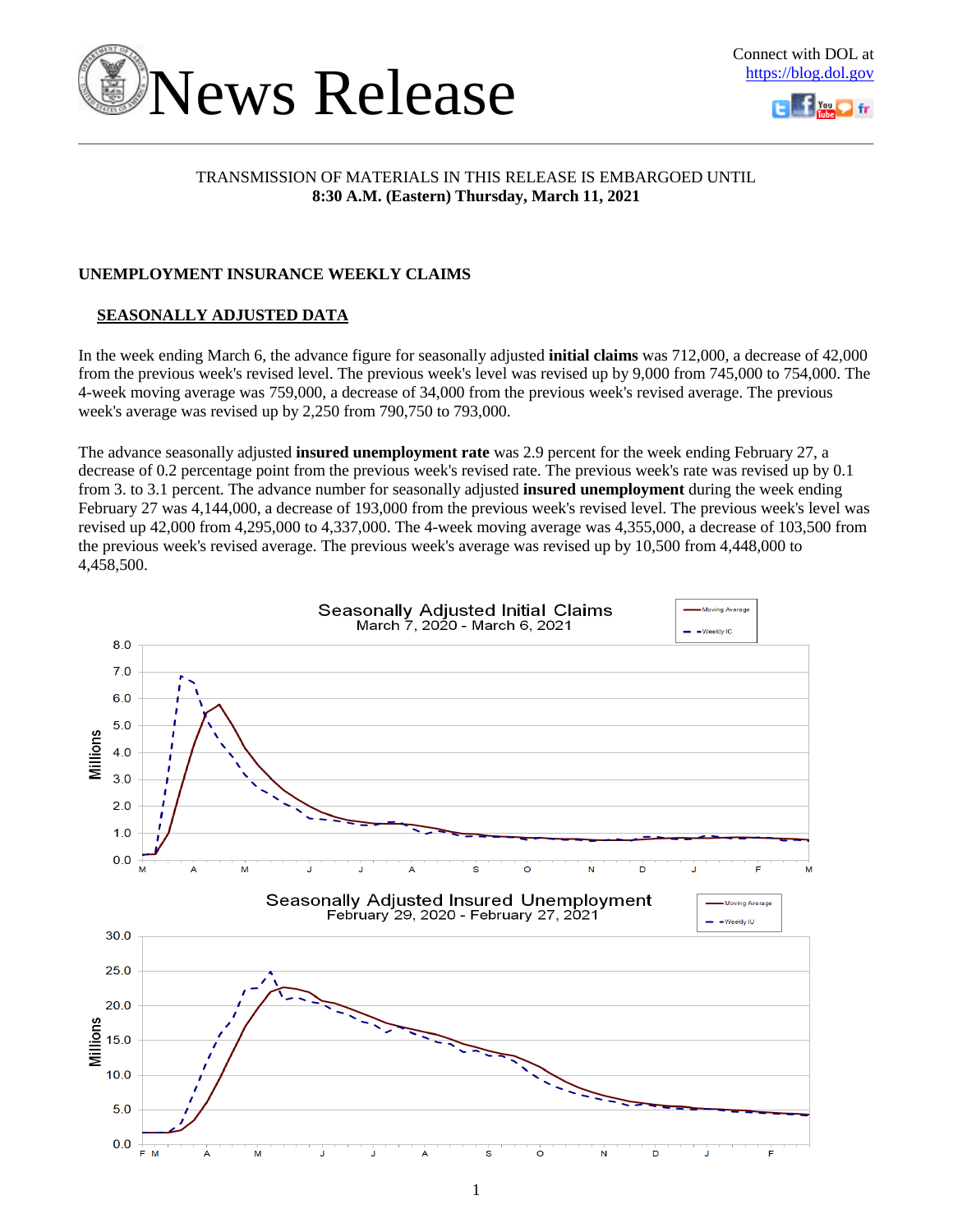### **UNADJUSTED DATA**

The advance number of actual initial claims under state programs, unadjusted, totaled 709,458 in the week ending March 6, a decrease of 47,170 (or -6.2 percent) from the previous week. The seasonal factors had expected a decrease of 5,529 (or -0.7 percent) from the previous week. There were 200,382 initial claims in the comparable week in 2020. In addition, for the week ending March 6, 53 states reported 478,001 initial claims for Pandemic Unemployment Assistance.

The advance unadjusted insured unemployment rate was 3.2 percent during the week ending February 27, a decrease of 0.2 percentage point from the prior week. The advance unadjusted level of insured unemployment in state programs totaled 4,584,706, a decrease of 263,642 (or -5.4 percent) from the preceding week. The seasonal factors had expected a decrease of 70,936 (or -1.5 percent) from the previous week. A year earlier the rate was 1.4 percent and the volume was 2,057,280.



The total number of continued weeks claimed for benefits in all programs for the week ending February 20 was 20,116,302, an increase of 2,087,376 from the previous week. There were 2,136,741 weekly claims filed for benefits in all programs in the comparable week in 2020.

During the week ending February 20, Extended Benefits were available in the following 18 states: Alaska, California, Colorado, Connecticut, District of Columbia, Illinois, Massachusetts, Michigan, Nevada, New Jersey, New Mexico, New York, Pennsylvania, Puerto Rico, Rhode Island, Texas, the Virgin Islands, and Washington.

Initial claims for UI benefits filed by former Federal civilian employees totaled 1,384 in the week ending February 27, an increase of 178 from the prior week. There were 728 initial claims filed by newly discharged veterans, an increase of 109 from the preceding week.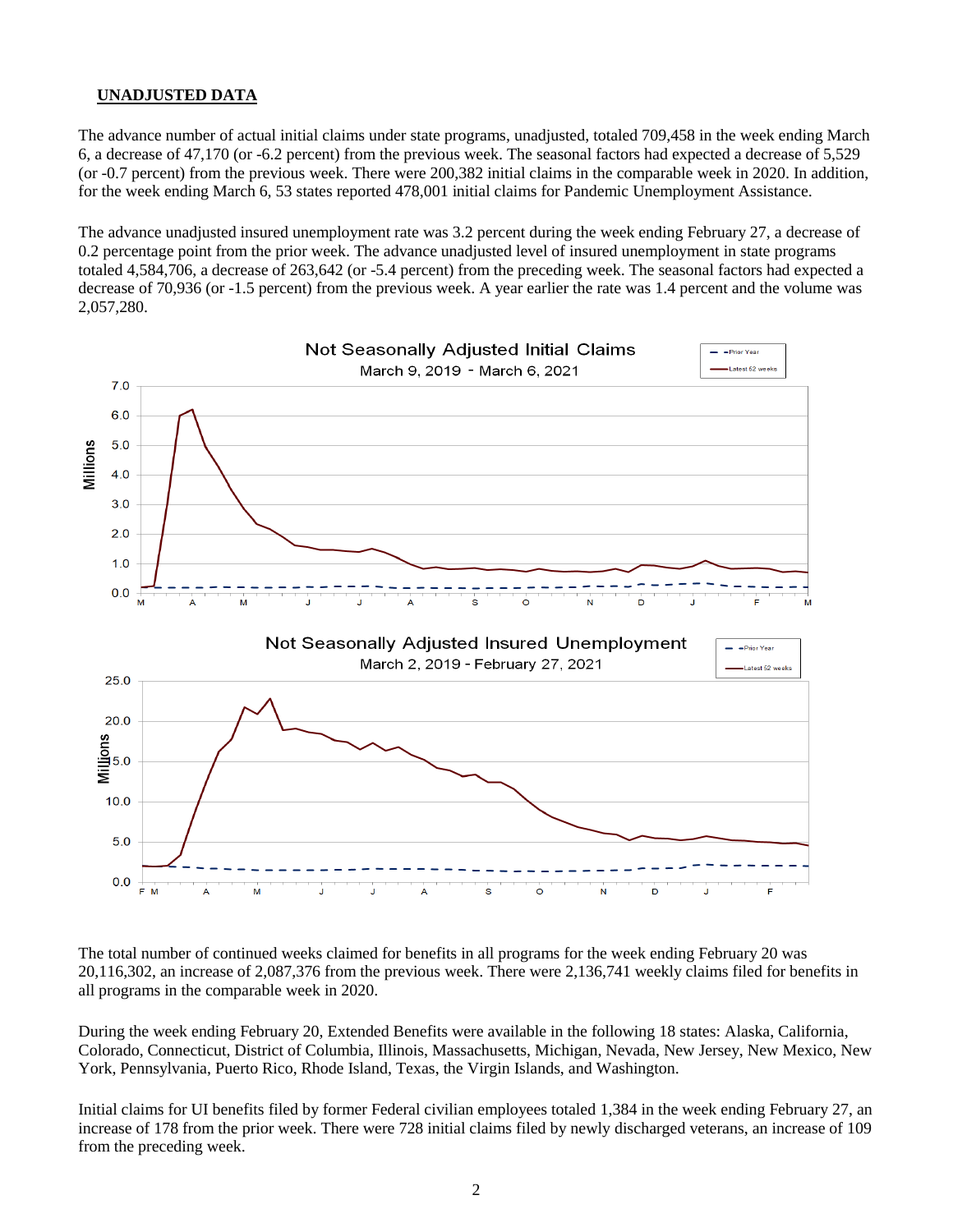There were 19,937 continued weeks claimed filed by former Federal civilian employees the week ending February 20, an increase of 506 from the previous week. Newly discharged veterans claiming benefits totaled 8,540, a decrease of 146 from the prior week.

During the week ending February 20, 51 states reported 8,387,194 continued weekly claims for Pandemic Unemployment Assistance benefits and 51 states reported 5,454,740 continued claims for Pandemic Emergency Unemployment Compensation benefits.

The highest insured unemployment rates in the week ending February 20 were in Pennsylvania (6.2), Alaska (5.9), Nevada (5.5), Connecticut (5.4), Massachusetts (5.1), New York (4.9), Rhode Island (4.9), the Virgin Islands (4.7), California (4.5), and Illinois (4.5).

The largest increases in initial claims for the week ending February 27 were in Texas (+19,897), Ohio (+18,644), New York (+12,316), Mississippi (+8,324), and West Virginia (+4,998), while the largest decreases were in Missouri (-9,878), Wisconsin (-2,940), Michigan (-2,879), Rhode Island (-2,473), and Minnesota (-2,003).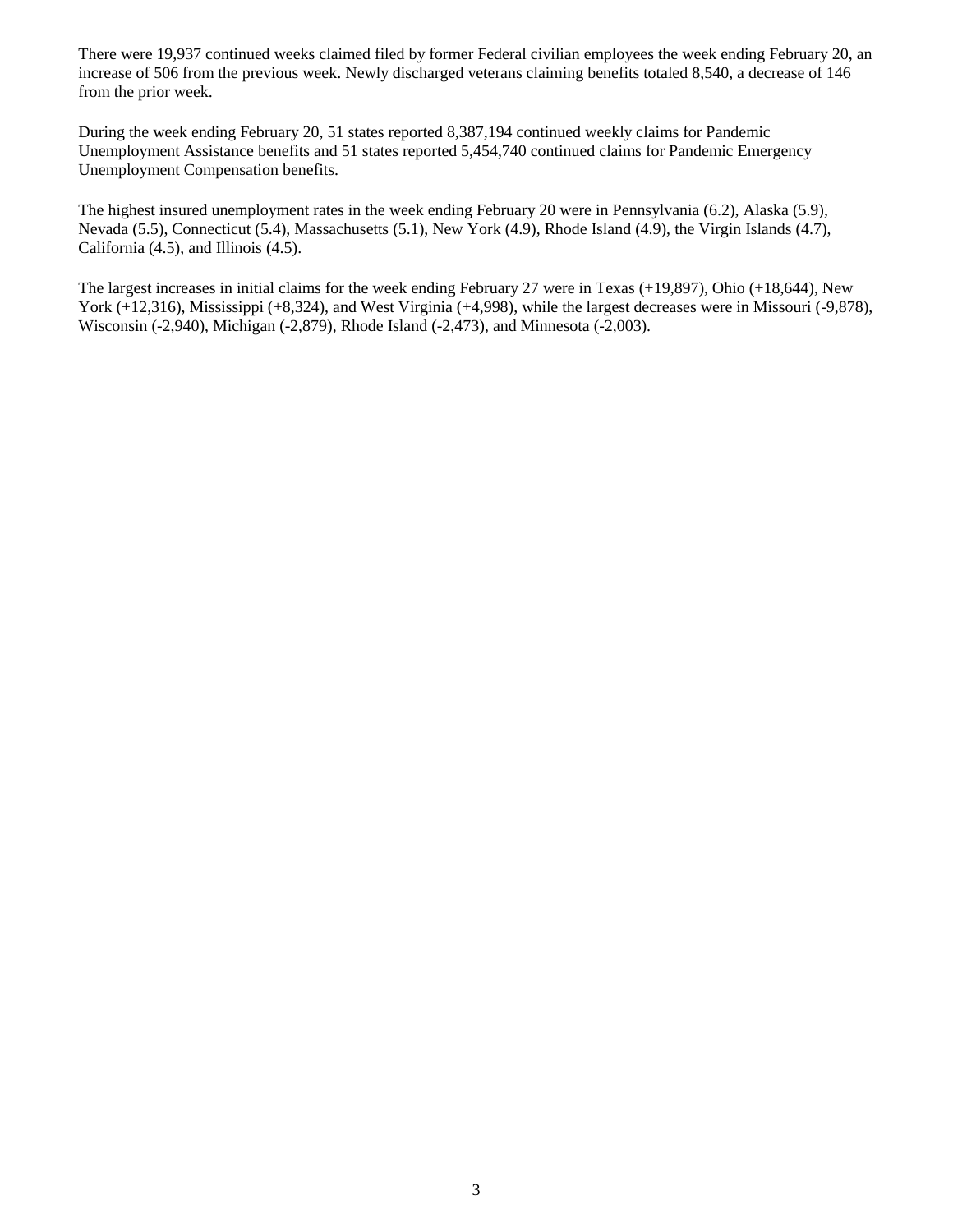### UNEMPLOYMENT INSURANCE DATA FOR REGULAR STATE PROGRAMS

| <b>WEEK ENDING</b>                  | <b>March 6</b>     | <b>February 27</b> | <b>Change</b> | <b>February 20</b> | Prior Year <sup>1</sup> |
|-------------------------------------|--------------------|--------------------|---------------|--------------------|-------------------------|
| Initial Claims (SA)                 | 712,000            | 754,000            | $-42,000$     | 736,000            | 211,000                 |
| Initial Claims (NSA)                | 709,458            | 756,628            | $-47,170$     | 716,559            | 200,382                 |
| 4-Wk Moving Average (SA)            | 759,000            | 793,000            | $-34,000$     | 807,500            | 215,750                 |
| <b>WEEK ENDING</b>                  | <b>February 27</b> | <b>February 20</b> | <b>Change</b> | <b>February 13</b> | Prior Year <sup>1</sup> |
| Insured Unemployment (SA)           | 4,144,000          | 4,337,000          | $-193,000$    | 4,419,000          | 1,699,000               |
| Insured Unemployment (NSA)          | 4,584,706          | 4,848,348          | $-263,642$    | 4,828,679          | 2,057,280               |
| 4-Wk Moving Average (SA)            | 4,355,000          | 4,458,500          | $-103,500$    | 4,547,000          | 1,710,250               |
| Insured Unemployment Rate $(SA)^2$  | 2.9%               | 3.1%               | $-0.2$        | 3.1%               | 1.2%                    |
| Insured Unemployment Rate $(NSA)^2$ | 3.2%               | 3.4%               | $-0.2$        | 3.4%               | 1.4%                    |

### INITIAL CLAIMS FILED IN FEDERAL PROGRAMS (UNADJUSTED)

| <b>WEEK ENDING</b><br>Pandemic Unemployment<br>Assistance | <b>March 6</b><br>478,001 | <b>February 27</b><br>436.138 | <b>Change</b><br>$+41.863$ | <b>February 20</b><br>427,450  |
|-----------------------------------------------------------|---------------------------|-------------------------------|----------------------------|--------------------------------|
| <b>WEEK ENDING</b>                                        | <b>February 27</b>        | <b>February 20</b>            | <b>Change</b>              | <b>Prior Year</b> <sup>1</sup> |
| Federal Employees (UCFE)                                  | 1,384                     | 1.206                         | $+178$                     | 576                            |
| Newly Discharged Veterans (UCX)                           | 728                       | 619                           | $+109$                     | 427                            |

### CONTINUED WEEKS CLAIMED FILED FOR UI BENEFITS IN ALL PROGRAMS (UNADJUSTED)

| <b>WEEK ENDING</b>                            | <b>February 20</b> | <b>February 13</b> | <b>Change</b> | Prior Year <sup>1</sup> |
|-----------------------------------------------|--------------------|--------------------|---------------|-------------------------|
| <b>Regular State</b>                          | 4,808,572          | 4,794,195          | $+14,377$     | 2,101,301               |
| <b>Federal Employees</b>                      | 19,937             | 19,431             | $+506$        | 10,259                  |
| <b>Newly Discharged Veterans</b>              | 8.540              | 8,686              | $-146$        | 5,567                   |
| Pandemic Unemployment Assistance <sup>3</sup> | 8,387,194          | 7,329,172          | $+1,058,022$  | <b>NA</b>               |
| Pandemic Emergency UC <sup>4</sup>            | 5,454,740          | 4,468,389          | $+986,351$    | <b>NA</b>               |
| Extended Benefits <sup>5</sup>                | 1,320,674          | 1,305,204          | $+15,470$     | $\Omega$                |
| State Additional Benefits <sup>6</sup>        | 1,909              | 1.649              | $+260$        | 5,628                   |
| $STC / Workshare$ <sup>7</sup>                | 114,736            | 102,200            | $+12,536$     | 13,986                  |
| TOTAL <sup>8</sup>                            | 20,116,302         | 18,028,926         | $+2,087,376$  | 2,136,741               |
|                                               |                    |                    |               |                         |

### FOOTNOTES

SA - Seasonally Adjusted Data, NSA - Not Seasonally Adjusted Data Continued weeks claimed represent all weeks of benefits claimed during the week being reported, and do not represent weeks claimed by unique individuals.

- 1. Prior year is comparable to most recent data.
- 2. Most recent week used covered employment of 142,133,208 as denominator.
- 3. Information on the Pandemic Unemployment Assistance (PUA) program can be found in UIPL 16-20: PUA Program [information](https://wdr.doleta.gov/directives/corr_doc.cfm?DOCN=4628)
- 4. Information on the Pandemic Emergency Unemployment Compensation (PEUC) program can be found in Unemployment Insurance Program Letter (UIPL) 17-20: [PEUC Program information](https://wdr.doleta.gov/directives/corr_doc.cfm?DOCN=8452)
- 5. Information on the EB program can be found here: **EB Program information**
- 6. Some states maintain additional benefit programs for those claimants who exhaust regular benefits, and when applicable, extended benefits. Information on states that participate, and the extent of benefits paid, can be found starting on page 4-4 of this link: [Extensions and Special Programs PDF](https://oui.doleta.gov/unemploy/pdf/uilawcompar/2020/special.pdf#page=4)
- 7. Information on STC/Worksharing can be found starting on page 4-8 of the following link: [Extensions and Special Programs](https://oui.doleta.gov/unemploy/pdf/uilawcompar/2019/special.pdf#page=8)  [PDF](https://oui.doleta.gov/unemploy/pdf/uilawcompar/2019/special.pdf#page=8)
- 8. Totals include PUA Unemployment for the appropriate corresponding week.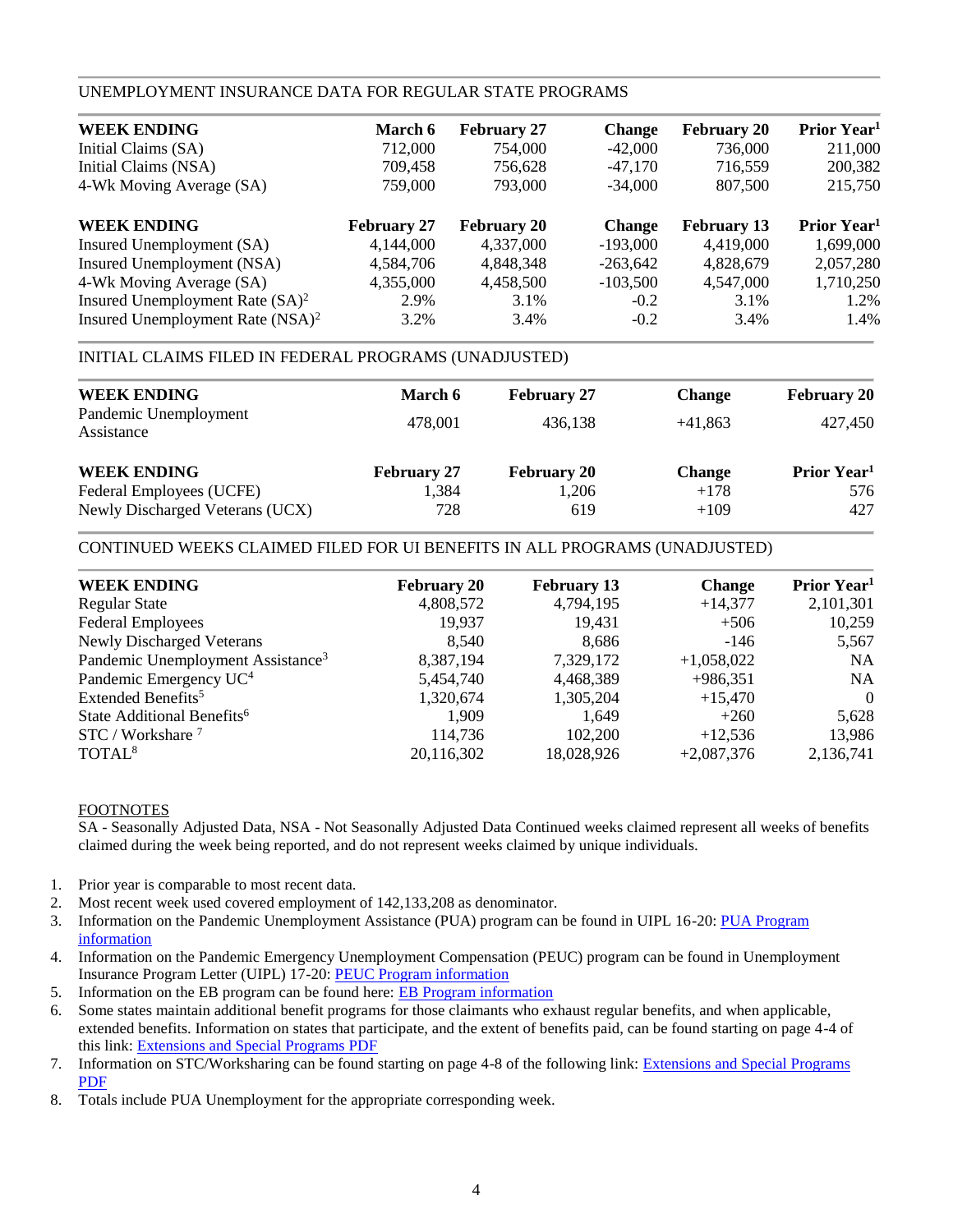### Advance State Claims - Not Seasonally Adjusted

|                      |         | Initial Claims Filed During Week Ended March 6 |           |           | Insured Unemployment For Week Ended February 27 |            |
|----------------------|---------|------------------------------------------------|-----------|-----------|-------------------------------------------------|------------|
| <b>STATE</b>         | Advance | Prior Wk                                       | Change    | Advance   | Prior Wk                                        | Change     |
| Alabama              | 12,910  | 11,624                                         | 1,286     | 14,410    | 18,937                                          | $-4,527$   |
| Alaska               | 3,532   | 3,781                                          | $-249$    | 16,398    | 17,466                                          | $-1,068$   |
| Arizona              | 3,648   | 4,091                                          | $-443$    | 61,984    | 62,964                                          | -980       |
| Arkansas             | 3,282   | 6,064                                          | $-2,782$  | 22,937    | 27,675                                          | $-4,738$   |
| California           | 105,861 | 88,978                                         | 16,883    | 715,363   | 765,925                                         | $-50,562$  |
| Colorado             | 12,370  | 13,072                                         | $-702$    | 93,315    | 75,534                                          | 17,781     |
| Connecticut          | 4,916   | 5,780                                          | $-864$    | 80,252    | 85,369                                          | $-5,117$   |
| Delaware             | 1,667   | 1,806                                          | $-139$    | 13,352    | 13,969                                          | $-617$     |
| District of Columbia | 1,080   | 1,036                                          | 44        | 18,978    | 20,609                                          | $-1,631$   |
| Florida              | 16,005  | 19,020                                         | $-3,015$  | 128,971   | 156,495                                         | $-27,524$  |
| Georgia              | 22,540  | 28,387                                         | $-5,847$  | 136,579   | 146,180                                         | $-9,601$   |
| Hawaii               | 2,434   | 2,668                                          | $-234$    | 18,793    | 21,123                                          | $-2,330$   |
| Idaho                | 3,919   | 5,013                                          | $-1,094$  | 13,349    | 15,307                                          | $-1,958$   |
| Illinois             | 61,624  | 68,111                                         | $-6,487$  | 251,735   | 260,091                                         | $-8,356$   |
| Indiana              | 12,126  | 10,081                                         | 2,045     | 69,061    | 72,770                                          | $-3,709$   |
|                      |         |                                                |           |           |                                                 |            |
| Iowa                 | 5,531   | 4,216                                          | 1,315     | 44,827    | 48,389                                          | $-3,562$   |
| Kansas               | 1,956   | 3,560                                          | $-1,604$  | 22,259    | 15,520                                          | 6,739      |
| Kentucky             | 9,128   | 13,857                                         | $-4,729$  | 44,147    | 38,708                                          | 5,439      |
| Louisiana            | 5,015   | 6,981                                          | $-1,966$  | 45,699    | 53,212                                          | $-7,513$   |
| Maine                | 1,394   | 1,677                                          | $-283$    | 15,813    | 17,239                                          | $-1,426$   |
| Maryland             | 6,781   | 7,879                                          | $-1,098$  | 54,872    | 62,508                                          | $-7,636$   |
| Massachusetts        | 15,956  | 14,770                                         | 1,186     | 142,268   | 174,019                                         | $-31,751$  |
| Michigan             | 10,284  | 11,497                                         | $-1,213$  | 152,795   | 178,216                                         | $-25,421$  |
| Minnesota            | 8,062   | 8,806                                          | $-744$    | 110,727   | 111,807                                         | $-1,080$   |
| Mississippi          | 7,015   | 17,952                                         | $-10,937$ | 29,155    | 47,365                                          | $-18,210$  |
| Missouri             | 6,578   | 9,288                                          | $-2,710$  | 52,407    | 69,683                                          | $-17,276$  |
| Montana              | 1,329   | 1,433                                          | $-104$    | 16,333    | 16,841                                          | $-508$     |
| Nebraska             | 1,548   | 1,718                                          | $-170$    | 14,766    | 15,735                                          | $-969$     |
| Nevada               | 11,125  | 9,208                                          | 1,917     | 69,821    | 72,547                                          | $-2,726$   |
| New Hampshire        | 2,482   | 2,447                                          | 35        | 24,819    | 25,207                                          | $-388$     |
| New Jersey           | 8,711   | 10,385                                         | $-1,674$  | 127,101   | 132,451                                         | $-5,350$   |
| New Mexico           | 3,631   | 3,150                                          | 481       | 32,757    | 34,974                                          | $-2,217$   |
| New York             | 47,162  | 60,130                                         | $-12,968$ | 430,744   | 443,907                                         | $-13,163$  |
| North Carolina       | 7,325   | 7,971                                          | $-646$    | 56,118    | 63,209                                          | $-7,091$   |
| North Dakota         | 599     | 638                                            | $-39$     | 10,003    | 9,762                                           | 241        |
| Ohio                 | 126,894 | 120,506                                        | 6,388     | 181,870   | 192,240                                         | $-10,370$  |
| Oklahoma             | 5,558   | 7,193                                          | $-1,635$  | 27,555    | 35,394                                          | $-7,839$   |
| Oregon               | 6,814   | 8,165                                          | $-1,351$  | 76,251    | 72,949                                          | 3,302      |
| Pennsylvania         | 20,214  | 24,106                                         | $-3,892$  | 305,153   | 308,232                                         | $-3,079$   |
| Puerto Rico          | 1,186   | 1,279                                          | $-93$     | 26,304    | 32,678                                          | $-6,374$   |
| Rhode Island         | 4,680   | 5,787                                          | $-1,107$  | 20,771    | 22,155                                          | $-1,384$   |
| South Carolina       | 6,302   | 3,903                                          | 2,399     | 41,987    | 43,518                                          | $-1,531$   |
| South Dakota         | 248     | 441                                            | $-193$    | 5,707     | 5,966                                           | $-259$     |
| Tennessee            | 7,407   | 10,778                                         | $-3,371$  | 48,824    | 58,673                                          | $-9,849$   |
| Texas                | 45,284  | 56,298                                         | $-11,014$ | 325,261   | 318,548                                         | 6,713      |
| Utah                 | 2,457   | 2,222                                          | 235       | 15,039    | 15,885                                          | $-846$     |
| Vermont              | 917     | 1,003                                          | $-86$     | 12,529    | 12,087                                          | 442        |
| Virgin Islands       | 106     | 131                                            | $-25$     | 1,978     | 1,740                                           | 238        |
| Virginia             | 19,605  | 12,155                                         | 7,450     | 63,875    | 63,998                                          | $-123$     |
| Washington           | 12,212  | 13,502                                         | $-1,290$  | 147,036   | 139,141                                         | 7,895      |
| West Virginia        | 7,304   | 7,793                                          | $-489$    | 23,613    | 23,519                                          | 94         |
| Wisconsin            | 11,998  | 13,310                                         | $-1,312$  | 102,186   | 104,274                                         | $-2,088$   |
| Wyoming              | 746     | 981                                            | $-235$    | 5,859     | 5,638                                           | 221        |
| <b>US</b> Total      | 709,458 | 756,628                                        | $-47,170$ | 4,584,706 | 4,848,348                                       | $-263,642$ |
|                      |         |                                                |           |           |                                                 |            |

Note: Advance claims are not directly comparable to claims reported in prior weeks. Advance claims are reported by the state liable for paying the unemployment compensation, whereas previous weeks reported claims reflect claimants by state of residence. In addition, claims reported as "workshare equivalent" in the previous week are added to the advance claims as a proxy for the current week's "workshare equivalent" activity.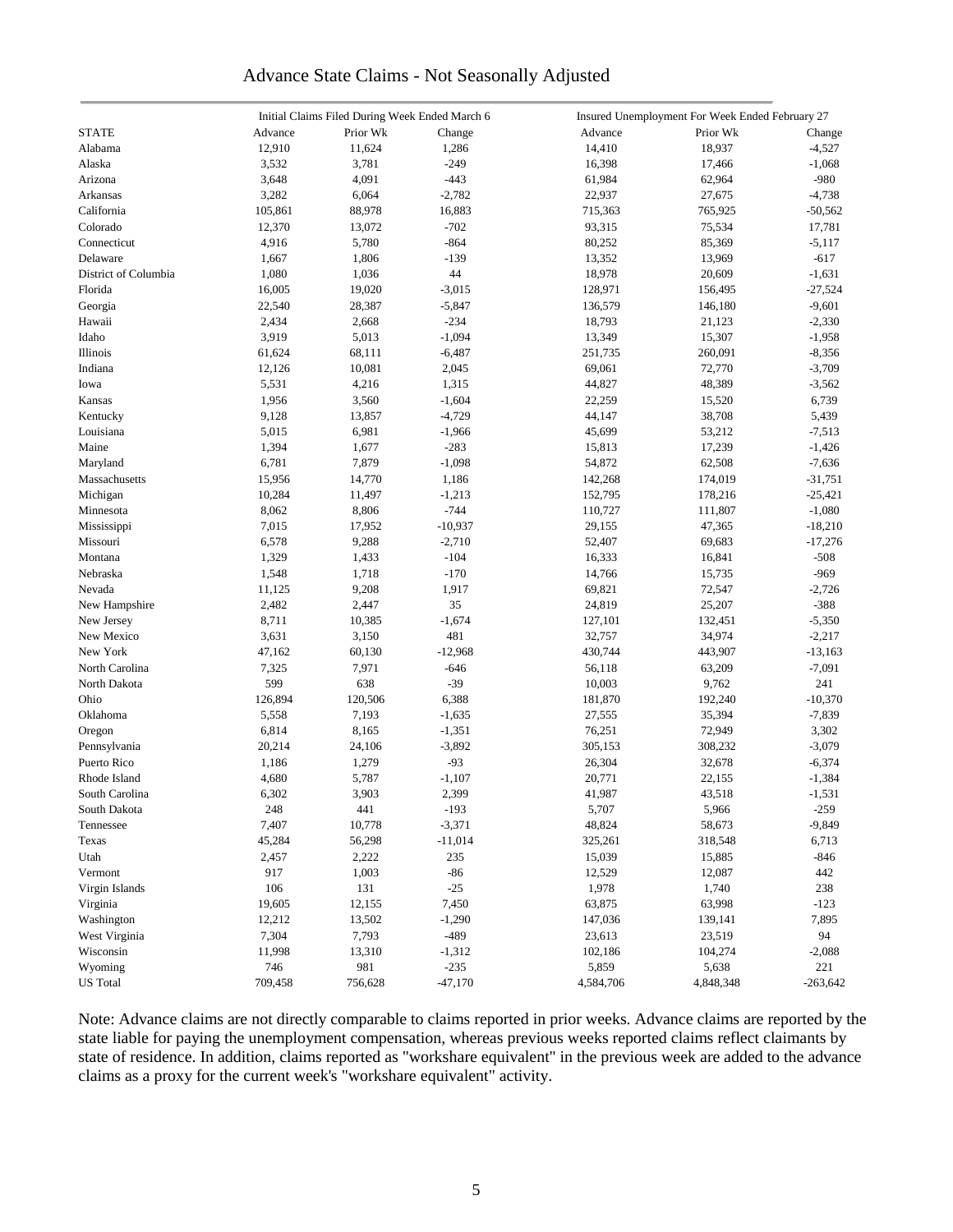# Seasonally Adjusted US Weekly UI Claims (in thousands)

|                    |                | Change<br>from   |          |                | <b>Change</b><br>from |           |            |  |  |
|--------------------|----------------|------------------|----------|----------------|-----------------------|-----------|------------|--|--|
|                    | <b>Initial</b> | <b>Prior</b>     | 4-Week   | <b>Insured</b> | <b>Prior</b>          | 4-Week    |            |  |  |
| <b>Week Ending</b> | <b>Claims</b>  | Week             | Average  | Unemployment   | Week                  | Average   | <b>IUR</b> |  |  |
| February 29, 2020  | 217            | $-3$             | 214.00   | 1,699          | $-21$                 | 1,710.25  | 1.2        |  |  |
| March 7, 2020      | 211            | $-6$             | 215.75   | 1,702          | 3                     | 1,703.50  | 1.2        |  |  |
| March 14, 2020     | 282            | $71\,$           | 232.50   | 1,784          | 82                    | 1,726.25  | 1.2        |  |  |
| March 21, 2020     | 3,307          | 3,025            | 1,004.25 | 3,059          | 1,275                 | 2,061.00  | 2.1        |  |  |
| March 28, 2020     | 6,867          | 3,560            | 2,666.75 | 7,446          | 4,387                 | 3,497.75  | 5.1        |  |  |
| April 4, 2020      | 6,615          | $-252$           | 4,267.75 | 11,914         | 4,468                 | 6,050.75  | 8.2        |  |  |
| April 11, 2020     | 5,237          | $-1,378$         | 5,506.50 | 15,819         | 3,905                 | 9,559.50  | 10.9       |  |  |
| April 18, 2020     | 4,442          | $-795$           | 5,790.25 | 18,011         | 2,192                 | 13,297.50 | 12.4       |  |  |
| April 25, 2020     | 3,867          | $-575$           | 5,040.25 | 22,377         | 4,366                 | 17,030.25 | 15.4       |  |  |
|                    | 3,176          | $-691$           | 4,180.50 | 22,548         | 171                   | 19,688.75 | 15.5       |  |  |
| May 2, 2020        |                |                  |          |                |                       |           |            |  |  |
| May 9, 2020        | 2,687          | $-489$           | 3,543.00 | 24,912         | 2,364                 | 21,962.00 | 17.1       |  |  |
| May 16, 2020       | 2,446          | $-241$           | 3,044.00 | 20,841         | $-4,071$              | 22,669.50 | 14.3       |  |  |
| May 23, 2020       | 2,123          | $-323$           | 2,608.00 | 21,268         | 427                   | 22,392.25 | 14.6       |  |  |
| May 30, 2020       | 1,897          | $-226$           | 2,288.25 | 20,606         | $-662$                | 21,906.75 | 14.1       |  |  |
| June 6, 2020       | 1,566          | $-331$           | 2,008.00 | 20,289         | $-317$                | 20,751.00 | 13.9       |  |  |
| June 13, 2020      | 1,540          | $-26$            | 1,781.50 | 19,231         | $-1,058$              | 20,348.50 | 13.2       |  |  |
| June 20, 2020      | 1,482          | $-58$            | 1,621.25 | 18,760         | $-471$                | 19,721.50 | 12.9       |  |  |
| June 27, 2020      | 1,408          | $-74$            | 1,499.00 | 17,760         | $-1,000$              | 19,010.00 | 12.2       |  |  |
| July 4, 2020       | 1,310          | $-98$            | 1,435.00 | 17,304         | $-456$                | 18,263.75 | 11.8       |  |  |
| July 11, 2020      | 1,308          | $-2$             | 1,377.00 | 16,151         | $-1,153$              | 17,493.75 | 11.1       |  |  |
| July 18, 2020      | 1,422          | 114              | 1,362.00 | 16,951         | 800                   | 17,041.50 | 11.6       |  |  |
| July 25, 2020      | 1,435          | 13               | 1,368.75 | 16,090         | $-861$                | 16,624.00 | 11.0       |  |  |
| August 1, 2020     | 1,191          | $-244$           | 1,339.00 | 15,480         | $-610$                | 16,168.00 | 10.6       |  |  |
| August 8, 2020     | 971            | $-220$           | 1,254.75 | 14,759         | $-721$                | 15,820.00 | 10.1       |  |  |
| August 15, 2020    | 1,104          | 133              | 1,175.25 | 14,492         | $-267$                | 15,205.25 | 9.9        |  |  |
| August 22, 2020    | 1,011          | $-93$            | 1,069.25 | 13,292         | $-1,200$              | 14,505.75 | 9.1        |  |  |
| August 29, 2020    | 884            | $-127$           | 992.50   | 13,544         | 252                   | 14,021.75 | 9.3        |  |  |
| September 5, 2020  | 893            | $\overline{9}$   | 973.00   | 12,747         | $-797$                | 13,518.75 | 8.7        |  |  |
| September 12, 2020 | 866            | $-27$            | 913.50   | 12,747         | $\boldsymbol{0}$      | 13,082.50 | 8.7        |  |  |
| September 19, 2020 | 873            | $\tau$           | 879.00   | 11,979         | $-768$                | 12,754.25 | 8.2        |  |  |
| September 26, 2020 | 849            | $-24$            | 870.25   | 10,594         | $-1,385$              | 12,016.75 | 7.2        |  |  |
| October 3, 2020    | 767            | $-82$            | 838.75   | 9,398          | $-1,196$              | 11,179.50 | 6.4        |  |  |
| October 10, 2020   | 842            | 75               | 832.75   | 8,472          | $-926$                | 10,110.75 | 5.8        |  |  |
| October 17, 2020   | 797            | $-45$            | 813.75   | 7,823          | $-649$                | 9,071.75  | 5.3        |  |  |
| October 24, 2020   | 758            | $-39$            | 791.00   | 7,222          | $-601$                | 8,228.75  | 4.9        |  |  |
| October 31, 2020   | 757            | $-1$             | 788.50   | 6,798          | $-424$                | 7,578.75  | 4.6        |  |  |
| November 7, 2020   | 711            | $-46$            | 755.75   | 6,370          | $-428$                | 7,053.25  | 4.3        |  |  |
| November 14, 2020  | 748            | 37               | 743.50   | 6,089          | $-281$                | 6,619.75  | 4.2        |  |  |
| November 21, 2020  | 787            | 39               | 750.75   | 5,527          | $-562$                | 6,196.00  | 3.8        |  |  |
| November 28, 2020  | 716            | $-71$            | 740.50   | 5,781          | 254                   | 5,941.75  | 3.9        |  |  |
| December 5, 2020   | 862            | 146              | 778.25   | 5,507          | $-274$                | 5,726.00  | 3.8        |  |  |
| December 12, 2020  | 892            | $30\,$           | 814.25   | 5,322          | $-185$                | 5,534.25  | 3.6        |  |  |
| December 19, 2020  | 806            | $-86$            | 819.00   | 5,198          | $-124$                | 5,452.00  | 3.5        |  |  |
|                    |                |                  |          |                |                       |           |            |  |  |
| December 26, 2020  | 782            | $-24$            | 835.50   | 5,072          | $-126$                | 5,274.75  | 3.5        |  |  |
| January 2, 2021    | 784            | 2                | 816.00   | 5,175          | 103                   | 5,191.75  | 3.6        |  |  |
| January 9, 2021    | 927            | 143              | 824.75   | 4,975          | $-200$                | 5,105.00  | 3.5        |  |  |
| January 16, 2021   | 875            | $-52$            | 842.00   | 4,785          | $-190$                | 5,001.75  | 3.4        |  |  |
| January 23, 2021   | 812            | $-63$            | 849.50   | 4,691          | $-94$                 | 4,906.50  | 3.3        |  |  |
| January 30, 2021   | 812            | $\boldsymbol{0}$ | 856.50   | 4,558          | $-133$                | 4,752.25  | 3.2        |  |  |
| February 6, 2021   | 848            | 36               | 836.75   | 4,520          | $-38$                 | 4,638.50  | 3.2        |  |  |
| February 13, 2021  | 834            | $-14$            | 826.50   | 4,419          | $-101$                | 4,547.00  | 3.1        |  |  |
| February 20, 2021  | 736            | $-98$            | 807.50   | 4,337          | $-82$                 | 4,458.50  | 3.1        |  |  |
| February 27, 2021  | 754            | 18               | 793.00   | 4,144          | $-193$                | 4,355.00  | 2.9        |  |  |
| March 6, 2021      | 712            | $-42$            | 759.00   |                |                       |           |            |  |  |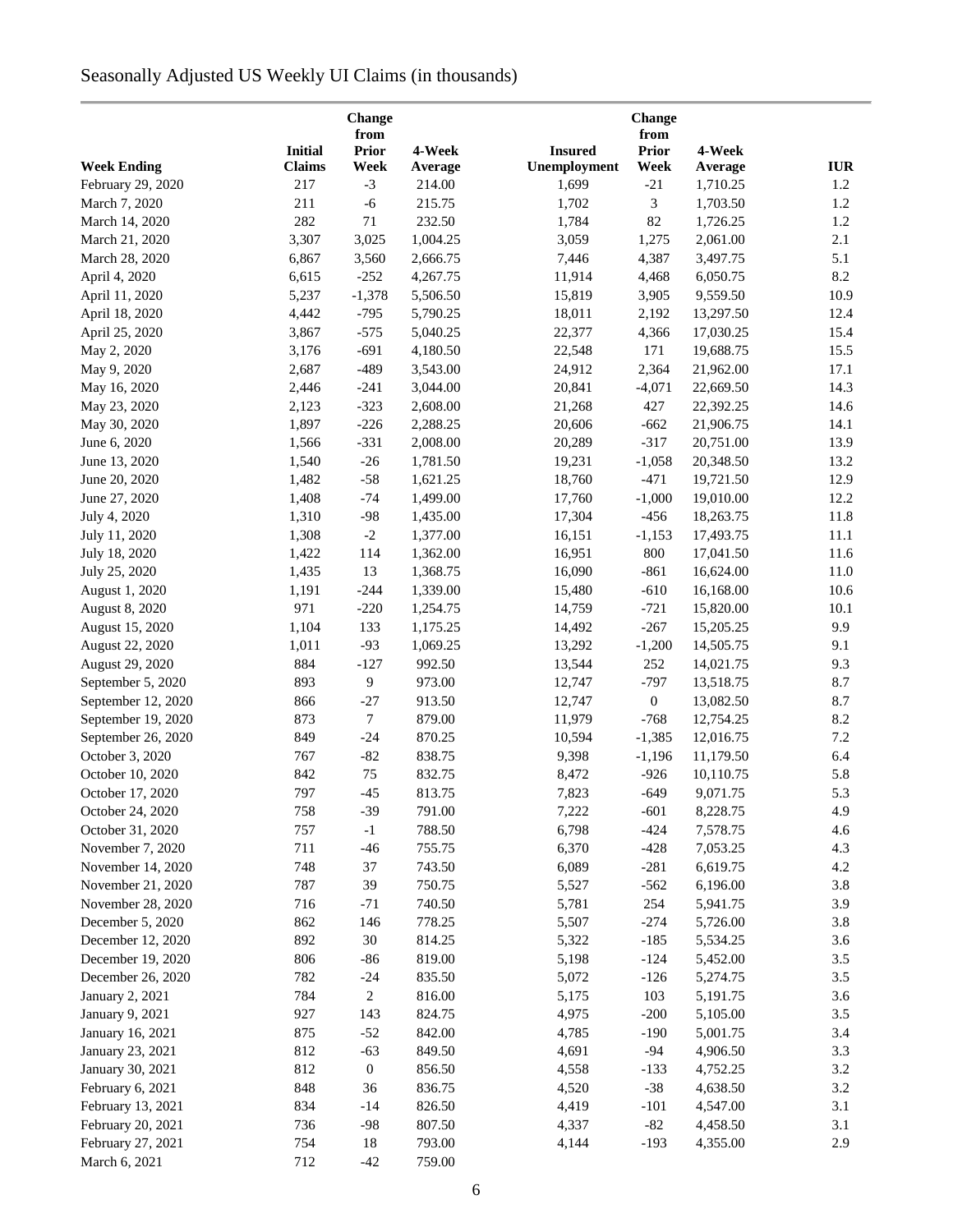|  | Pandemic Unemployment Assistance Claims - Not Seasonally Adjusted |  |  |
|--|-------------------------------------------------------------------|--|--|
|  |                                                                   |  |  |

|                      |                | PUA Initial Claims Filed During Week Ended March 6 |              | PUA Continued Claims For Week Ended Feb 20 |                  |                  |
|----------------------|----------------|----------------------------------------------------|--------------|--------------------------------------------|------------------|------------------|
| <b>STATE</b>         | Advance        | Prior Wk                                           | Change       | Feb 20                                     | Feb 13           | Change           |
| Alabama              | 2,373          | 1,846                                              | 527          | 29,749                                     | 29,030           | 719              |
| Alaska               | 483            | 519                                                | $-36$        | 9,840                                      | 10,490           | $-650$           |
| Arizona              | 1,228          | 847                                                | 381          | 84,027                                     | 84,560           | $-533$           |
| Arkansas             | 913            | 899                                                | 14           | 57,298                                     | 41,556           | 15,742           |
| California           | 36,756         | 27,062                                             | 9,694        | 1,938,650                                  | 1,043,343        | 895,307          |
| Colorado             | 1,454          | 9,916                                              | $-8,462$     | 47,789                                     | 32,427           | 15,362           |
| Connecticut          | 449            | 474                                                | $-25$        | 38,552                                     | 37,973           | 579              |
| Delaware             | 65             | 67                                                 | $-2$         | 5,031                                      | 5,031            | $\boldsymbol{0}$ |
| District of Columbia | 104            | 161                                                | $-57$        | 15,519                                     | 15,265           | 254              |
| Florida              | 2,925          | 2,262                                              | 663          | $\boldsymbol{0}$                           | $\boldsymbol{0}$ | $\boldsymbol{0}$ |
| Georgia              | 2,459          | 2,365                                              | 94           | 177,602                                    | 183,272          | $-5,670$         |
| Hawaii               | 622            | 775                                                | $-153$       | 61,953                                     | 42,894           | 19,059           |
| Idaho                | 27             | 111                                                | $-84$        | 6,973                                      | 7,743            | $-770$           |
| Illinois             | 15,561         | 13,677                                             | 1,884        | 205,319                                    | 205,149          | 170              |
| Indiana              | 20,487         | 14,948                                             | 5,539        | 203,892                                    | 174,867          | 29,025           |
|                      |                | 694                                                |              |                                            |                  |                  |
| Iowa                 | 656            |                                                    | $-38$        | 12,641                                     | 14,298           | $-1,657$         |
| Kansas               | 522            | 766                                                | $-244$       | 21,842                                     | 28,256           | $-6,414$         |
| Kentucky             | 14,128         | 10,005                                             | 4,123        | 25,900                                     | 25,473           | 427              |
| Louisiana            | 1,175          | 769                                                | 406          | 111,705                                    | 113,825          | $-2,120$         |
| Maine                | 126            | 200                                                | $-74$        | 13,697                                     | 13,279           | 418              |
| Maryland             | 5,010          | 3,364                                              | 1,646        | 208,455                                    | 195,106          | 13,349           |
| Massachusetts        | 3,572          | 4,849                                              | $-1,277$     | 456,752                                    | 281,090          | 175,662          |
| Michigan             | 3,723          | 4,046                                              | $-323$       | 221,061                                    | 499,826          | $-278,765$       |
| Minnesota            | $\overline{4}$ | $\mathbf{1}$                                       | 3            | 41,964                                     | 43,593           | $-1,629$         |
| Mississippi          | 754            | 865                                                | $-111$       | 31,649                                     | 32,361           | $-712$           |
| Missouri             | 1,085          | 1,259                                              | $-174$       | 41,280                                     | 41,056           | 224              |
| Montana              | 549            | 852                                                | $-303$       | 18,864                                     | 17,148           | 1,716            |
| Nebraska             | 69             | 82                                                 | $-13$        | 3,339                                      | 3,418            | $-79$            |
| Nevada               | 5,152          | 6,740                                              | $-1,588$     | 79,600                                     | 89,282           | $-9,682$         |
| New Hampshire        | 58             | 41                                                 | 17           | 10,894                                     | 10,442           | 452              |
| New Jersey           | 4,544          | 5,409                                              | $-865$       | 356,264                                    | 353,360          | 2,904            |
| New Mexico           | 1,397          | 1,185                                              | 212          | 38,380                                     | 40,349           | $-1,969$         |
| New York             | 46,990         | 42,301                                             | 4,689        | 1,255,245                                  | 1,243,020        | 12,225           |
| North Carolina       | 3,495          | 3,813                                              | $-318$       | 97,809                                     | 97,494           | 315              |
| North Dakota         | 247            | 262                                                | $-15$        | 3,546                                      | 4,388            | $-842$           |
| Ohio                 | 261,694        | 245,796                                            | 15,898       | 727,159                                    | 719,612          | 7,547            |
| Oklahoma             | 475            | 548                                                | $-73$        | 18,542                                     | 19,039           | $-497$           |
| Oregon               | 12,857         | 6,951                                              | 5,906        | 146,556                                    | 102,837          | 43,719           |
| Pennsylvania         | 5,324          | 789                                                | 4,535        | 399,591                                    | 365,885          | 33,706           |
| Puerto Rico          | 1,995          | 2,122                                              | $-127$       | 199,275                                    | 203,806          | $-4,531$         |
| Rhode Island         | 3,042          | 3,407                                              | $-365$       | 40,901                                     | 41,450           | $-549$           |
| South Carolina       | 1,813          | 2,033                                              | $-220$       | 53,344                                     | 53,633           | $-289$           |
| South Dakota         | 12             | $18\,$                                             | $-6$         | 527                                        | 446              | $81\,$           |
| Tennessee            | 1,451          | 455                                                | 996          | 65,642                                     | 71,367           | $-5,725$         |
| Texas                | 4,202          | 4,826                                              | $-624$       | 490,054                                    | 384,839          | 105,215          |
| Utah                 | 434            | 483                                                | $-49$        | 2,387                                      | 2,619            | $-232$           |
| Vermont              | 58             | 56                                                 | $\mathbf{2}$ | 8,761                                      | 8,650            | 111              |
| Virgin Islands       | 19             | 31                                                 | $-12$        | $\boldsymbol{0}$                           | $\boldsymbol{0}$ | $\mathbf{0}$     |
| Virginia             | 1,434          | 1,469                                              | $-35$        | 172,540                                    | 167,657          | 4,883            |
| Washington           | 2,360          | 2,312                                              | 48           | 104,174                                    | 103,735          | 439              |
| West Virginia        | 523            | 134                                                | 389          | 10,358                                     | 10,523           | $-165$           |
| Wisconsin            | 989            | 969                                                | 20           | 12,666                                     | 12,407           | 259              |
| Wyoming              | 157            | 307                                                | $-150$       | 1,636                                      | 3                | 1,633            |
|                      |                |                                                    |              |                                            |                  |                  |
| <b>US</b> Total      | 478,001        | 436,138                                            | 41,863       | 8,387,194                                  | 7,329,172        | 1,058,022        |

Note: Information on the Pandemic Unemployment Assistance (PUA) program can be found in UIPL 16-20: PUA [Program information.](https://wdr.doleta.gov/directives/corr_doc.cfm?DOCN=4628) Backdated claims may be included in these figures.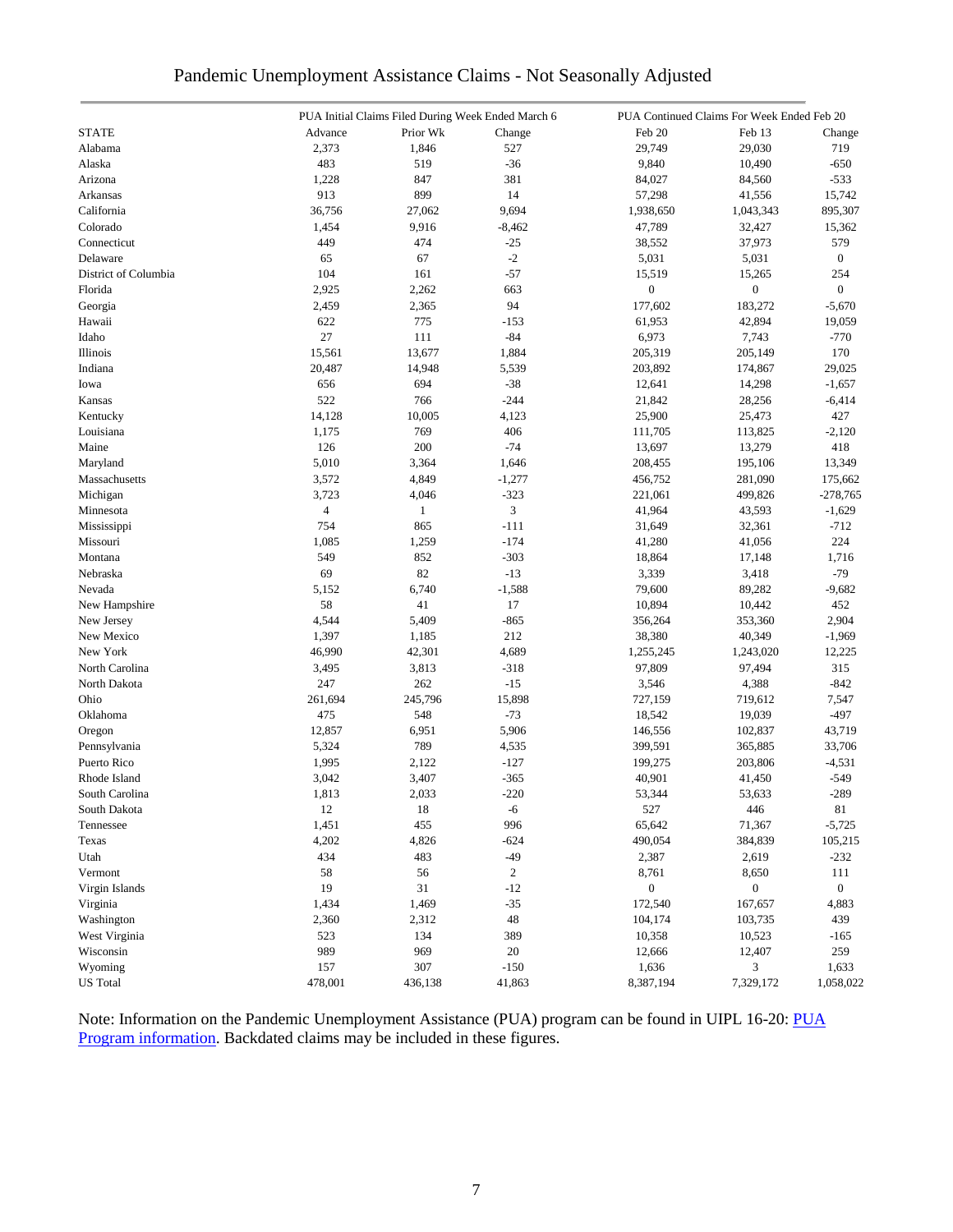### Pandemic Emergency Unemployment Compensation Continued Claims - Not Seasonally Adjusted

|                      |                  |                  | PEUC Claims Filed During Weeks Ended: |                  |                  |
|----------------------|------------------|------------------|---------------------------------------|------------------|------------------|
| <b>STATE</b>         | February 20      | February 13      | Change                                | February 6       | January 30       |
| Alabama              | 62,895           | 61,730           | 1,165                                 | 61,142           | 59,958           |
| Alaska               | 15,289           | 13,777           | 1,512                                 | 12,321           | 6,515            |
| Arizona              | 75,982           | 71,918           | 4,064                                 | 71,540           | 69,093           |
| Arkansas             | 23,792           | 16,859           | 6,933                                 | 23,653           | 26,860           |
| California           | 1,793,290        | 813,651          | 979,639                               | 1,504,898        | 648,806          |
| Colorado             | 74,893           | 21,652           | 53,241                                | 25,767           | 39,657           |
| Connecticut          | 80,858           | 71,767           | 9,091                                 | 74,410           | 74,061           |
| Delaware             | 13,063           | 12,569           | 494                                   | 12,603           | 12,452           |
| District of Columbia | 10,110           | 10,926           | $-816$                                | 12,829           | 13,730           |
| Florida              | $\boldsymbol{0}$ | $\boldsymbol{0}$ | $\boldsymbol{0}$                      | $\boldsymbol{0}$ | $\boldsymbol{0}$ |
| Georgia              | $\mathbf{0}$     | $\mathbf{0}$     | $\boldsymbol{0}$                      | $\boldsymbol{0}$ | $\boldsymbol{0}$ |
| Hawaii               | 60,347           | 55,428           | 4,919                                 | 27,512           | 27,708           |
| Idaho                | 7,992            | 7,122            | 870                                   | 6,943            | 5,720            |
| Illinois             | 250,834          | 251,700          | $-866$                                | 236,759          | 246,696          |
| Indiana              | 80,427           | 79,817           | 610                                   | 80,829           | 86,086           |
| Iowa                 | 72,604           | 46,909           | 25,695                                | 8,584            | 9,750            |
| Kansas               | 5,470            | 1,664            | 3,806                                 | 268              | 326              |
| Kentucky             | 36,783           | 39,672           | $-2,889$                              | 37,114           | 38,284           |
| Louisiana            | 80,650           | 78,092           | 2,558                                 | 78,033           | 74,267           |
| Maine                | 19,647           | 19,292           | 355                                   | 19,185           | 18,810           |
| Maryland             | 80,169           | 80,310           | $-141$                                | 79,391           | 79,507           |
| Massachusetts        | 83,638           | 86,831           | $-3,193$                              | 88,654           | 97,474           |
| Michigan             | 128,905          | 237,242          | $-108,337$                            | 96,516           | 138,935          |
| Minnesota            | 140,119          | 139,207          | 912                                   | 140,100          | 133,717          |
| Mississippi          | 30,035           | 30,781           | $-746$                                | 35,044           | 28,712           |
| Missouri             | 24,226           | 22,519           | 1,707                                 | 23,619           | 25,007           |
| Montana              | 9,519            | 9,089            | 430                                   | 9,257            | 8,991            |
| Nebraska             | 5,504            | 5,156            | 348                                   | 4,932            | 3,523            |
| Nevada               | 56,295           | 56,507           | $-212$                                | 59,448           | 62,347           |
| New Hampshire        | 11,390           | 11,118           | 272                                   | 10,901           | 10,593           |
| New Jersey           | 213,885          | 255,935          | $-42,050$                             | 362,036          | 99,708           |
| New Mexico           | 24,025           | 23,087           | 938                                   | 16,572           | 15,399           |
| New York             | 775,548          | 754,700          | 20,848                                | 762,088          | 757,368          |
| North Carolina       | 198,159          | 193,528          | 4,631                                 | 193,039          | 189,576          |
| North Dakota         | 8,079            | 8,220            | $-141$                                | 8,607            | 9,445            |
| Ohio                 | 136,221          | 131,907          | 4,314                                 | 134,240          | 136,890          |
| Oklahoma             | 48,365           | 49,336           | $-971$                                | 48,556           | 47,902           |
| Oregon               | 83,270           | 76,994           | 6,276                                 | 75,271           | 73,647           |
| Pennsylvania         | 258,073          | 264,750          | $-6,677$                              | 244,796          | 240,354          |
| Puerto Rico          | 80,800           | 64,351           | 16,449                                | 87,091           | 93,376           |
| Rhode Island         | 18,029           | 17,417           | 612                                   | 17,248           | 16,639           |
| South Carolina       | 85,691           | 86,981           | $-1,290$                              | 87,667           | 90,528           |
| South Dakota         | 1,409            | 1,162            | 247                                   | 1,219            | 1,136            |
| Tennessee            | 61,083           | 59,696           | 1,387                                 | 60,185           | 57,795           |
| Texas                | 10,947           | 10,394           | 553                                   | 7,466            | 14,133           |
| Utah                 | 12,931           | 12,690           | 241                                   | 12,447           | 12,290           |
| Vermont              | 13,881           | 13,376           | 505                                   | 13,567           | 13,249           |
| Virgin Islands       | 20               | 96               | $-76$                                 | $27\,$           | 42               |
| Virginia             | 35,203           | 37,021           | $-1,818$                              | 38,033           | 89,523           |
|                      |                  |                  |                                       |                  |                  |
| Washington           | 3,133            | 3,153            | $-20$                                 | 3,542            | 3,991            |
| West Virginia        | 22,370           | 21,709           | 661                                   | 22,084           | 22,033           |
| Wisconsin            | 23,538           | 23,458           | 80<br>231                             | 24,603           | 25,623           |
| Wyoming              | 5,354            | 5,123            |                                       | 4,887            | 3,957            |
| <b>US</b> Total      | 5,454,740        | 4,468,389        | 986,351                               | 5,067,523        | 4,062,189        |

Note: Information on the Pandemic Emergency Unemployment Compensation (PEUC) program can be found in Unemployment Insurance Program Letter (UIPL) 17-20: [PEUC Program information](https://wdr.doleta.gov/directives/corr_doc.cfm?DOCN=8452)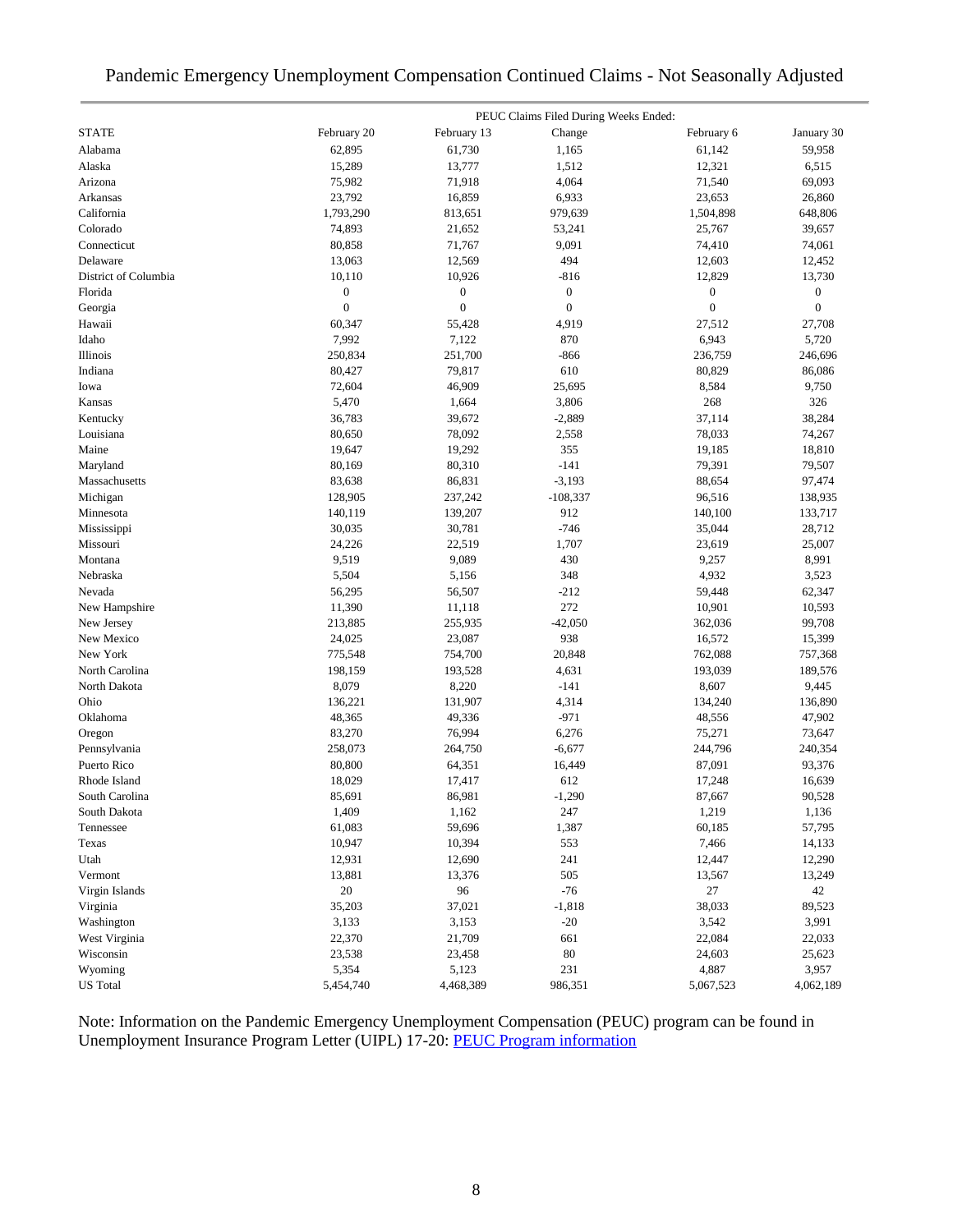| <b>STATE</b><br>February 20<br>February 13<br>Change<br>$\overline{0}$<br>Alabama<br>$\boldsymbol{0}$<br>$\boldsymbol{0}$<br>938<br>Alaska<br>770<br>$-168$<br>Arizona<br>9,784<br>10,661<br>$-877$<br>3<br>87<br>84<br>Arkansas<br>California<br>380,193<br>419,067<br>$-38,874$<br>Colorado<br>288<br>782<br>$-494$<br>Connecticut<br>671<br>13,833<br>13,162<br>3<br>7<br>$-4$<br>Delaware<br>37<br>District of Columbia<br>19<br>$-18$<br>Florida<br>$\boldsymbol{0}$<br>$\boldsymbol{0}$<br>$\boldsymbol{0}$<br>$\boldsymbol{0}$<br>$\boldsymbol{0}$<br>$\boldsymbol{0}$<br>Georgia<br>$\overline{7}$<br>Hawaii<br>100<br>107<br>69<br>59<br>Idaho<br>10<br>65,832<br>61,635<br>Illinois<br>4,197<br>Indiana<br>37<br>6<br>31<br>58<br>61<br>$-3$<br>Iowa<br>905<br>555<br>350<br>Kansas<br>$\overline{0}$<br>$\boldsymbol{0}$<br>$\boldsymbol{0}$<br>Kentucky<br>Louisiana<br>88<br>101<br>$-13$<br>$-23$<br>Maine<br>84<br>107<br>$\mathbf{1}$<br>1,109<br>$-1,108$<br>Maryland<br>Massachusetts<br>60,546<br>62,134<br>$-1,588$<br>Michigan<br>89,314<br>96,002<br>$-6,688$<br>10<br>$\mathbf{1}$<br>9<br>Minnesota<br>232<br>247<br>Mississippi<br>15<br>470<br>101<br>369<br>Missouri<br>46<br>36<br>10<br>Montana<br>$\boldsymbol{0}$<br>$\boldsymbol{0}$<br>$\boldsymbol{0}$<br>Nebraska<br>2,078<br>Nevada<br>78,221<br>76,143<br>200<br>248<br>$-48$<br>New Hampshire<br>72,382<br>New Jersey<br>75,184<br>2,802<br>New Mexico<br>21,088<br>21,581<br>$-493$<br>New York<br>221,960<br>187,227<br>34,733<br>North Carolina<br>$-315$<br>1,216<br>1,531<br>4<br>$-7$<br>North Dakota<br>11<br>Ohio<br>100<br>79<br>179<br>$\boldsymbol{0}$<br>$\boldsymbol{0}$<br>$\boldsymbol{0}$<br>Oklahoma<br>$-887$<br>Oregon<br>15,646<br>16,533<br>Pennsylvania<br>52,170<br>74,619<br>$-22,449$<br>Puerto Rico<br>29,246<br>11,415<br>17,831<br>7,324<br>Rhode Island<br>7,669<br>$-345$<br>162<br>139<br>23<br>South Carolina<br>South Dakota<br>$\boldsymbol{0}$<br>$\boldsymbol{0}$<br>$\boldsymbol{0}$<br>121<br>156<br>$-35$<br>Tennessee<br>Texas<br>169,005<br>139,940<br>29,065<br>$\boldsymbol{0}$<br>Utah<br>$\boldsymbol{0}$<br>$\boldsymbol{0}$<br>29<br>Vermont<br>40<br>$-11$<br>$-22$<br>Virgin Islands<br>26<br>48<br>977<br>$-234$<br>Virginia<br>743<br>Washington<br>24,106<br>26,182<br>$-2,076$<br>West Virginia<br>14<br>$-4$<br>18<br>Wisconsin<br>1,231<br>1,252<br>$-21$<br>8<br>$\mbox{-}8$<br>Wyoming<br>16 |                 |           | EB Claims Filed During Weeks Ended: |        |
|---------------------------------------------------------------------------------------------------------------------------------------------------------------------------------------------------------------------------------------------------------------------------------------------------------------------------------------------------------------------------------------------------------------------------------------------------------------------------------------------------------------------------------------------------------------------------------------------------------------------------------------------------------------------------------------------------------------------------------------------------------------------------------------------------------------------------------------------------------------------------------------------------------------------------------------------------------------------------------------------------------------------------------------------------------------------------------------------------------------------------------------------------------------------------------------------------------------------------------------------------------------------------------------------------------------------------------------------------------------------------------------------------------------------------------------------------------------------------------------------------------------------------------------------------------------------------------------------------------------------------------------------------------------------------------------------------------------------------------------------------------------------------------------------------------------------------------------------------------------------------------------------------------------------------------------------------------------------------------------------------------------------------------------------------------------------------------------------------------------------------------------------------------------------------------------------------------------------------------------------------------------------------------------------------------------------------------------------------------------------------------------------------------------------------------------------|-----------------|-----------|-------------------------------------|--------|
|                                                                                                                                                                                                                                                                                                                                                                                                                                                                                                                                                                                                                                                                                                                                                                                                                                                                                                                                                                                                                                                                                                                                                                                                                                                                                                                                                                                                                                                                                                                                                                                                                                                                                                                                                                                                                                                                                                                                                                                                                                                                                                                                                                                                                                                                                                                                                                                                                                             |                 |           |                                     |        |
|                                                                                                                                                                                                                                                                                                                                                                                                                                                                                                                                                                                                                                                                                                                                                                                                                                                                                                                                                                                                                                                                                                                                                                                                                                                                                                                                                                                                                                                                                                                                                                                                                                                                                                                                                                                                                                                                                                                                                                                                                                                                                                                                                                                                                                                                                                                                                                                                                                             |                 |           |                                     |        |
|                                                                                                                                                                                                                                                                                                                                                                                                                                                                                                                                                                                                                                                                                                                                                                                                                                                                                                                                                                                                                                                                                                                                                                                                                                                                                                                                                                                                                                                                                                                                                                                                                                                                                                                                                                                                                                                                                                                                                                                                                                                                                                                                                                                                                                                                                                                                                                                                                                             |                 |           |                                     |        |
|                                                                                                                                                                                                                                                                                                                                                                                                                                                                                                                                                                                                                                                                                                                                                                                                                                                                                                                                                                                                                                                                                                                                                                                                                                                                                                                                                                                                                                                                                                                                                                                                                                                                                                                                                                                                                                                                                                                                                                                                                                                                                                                                                                                                                                                                                                                                                                                                                                             |                 |           |                                     |        |
|                                                                                                                                                                                                                                                                                                                                                                                                                                                                                                                                                                                                                                                                                                                                                                                                                                                                                                                                                                                                                                                                                                                                                                                                                                                                                                                                                                                                                                                                                                                                                                                                                                                                                                                                                                                                                                                                                                                                                                                                                                                                                                                                                                                                                                                                                                                                                                                                                                             |                 |           |                                     |        |
|                                                                                                                                                                                                                                                                                                                                                                                                                                                                                                                                                                                                                                                                                                                                                                                                                                                                                                                                                                                                                                                                                                                                                                                                                                                                                                                                                                                                                                                                                                                                                                                                                                                                                                                                                                                                                                                                                                                                                                                                                                                                                                                                                                                                                                                                                                                                                                                                                                             |                 |           |                                     |        |
|                                                                                                                                                                                                                                                                                                                                                                                                                                                                                                                                                                                                                                                                                                                                                                                                                                                                                                                                                                                                                                                                                                                                                                                                                                                                                                                                                                                                                                                                                                                                                                                                                                                                                                                                                                                                                                                                                                                                                                                                                                                                                                                                                                                                                                                                                                                                                                                                                                             |                 |           |                                     |        |
|                                                                                                                                                                                                                                                                                                                                                                                                                                                                                                                                                                                                                                                                                                                                                                                                                                                                                                                                                                                                                                                                                                                                                                                                                                                                                                                                                                                                                                                                                                                                                                                                                                                                                                                                                                                                                                                                                                                                                                                                                                                                                                                                                                                                                                                                                                                                                                                                                                             |                 |           |                                     |        |
|                                                                                                                                                                                                                                                                                                                                                                                                                                                                                                                                                                                                                                                                                                                                                                                                                                                                                                                                                                                                                                                                                                                                                                                                                                                                                                                                                                                                                                                                                                                                                                                                                                                                                                                                                                                                                                                                                                                                                                                                                                                                                                                                                                                                                                                                                                                                                                                                                                             |                 |           |                                     |        |
|                                                                                                                                                                                                                                                                                                                                                                                                                                                                                                                                                                                                                                                                                                                                                                                                                                                                                                                                                                                                                                                                                                                                                                                                                                                                                                                                                                                                                                                                                                                                                                                                                                                                                                                                                                                                                                                                                                                                                                                                                                                                                                                                                                                                                                                                                                                                                                                                                                             |                 |           |                                     |        |
|                                                                                                                                                                                                                                                                                                                                                                                                                                                                                                                                                                                                                                                                                                                                                                                                                                                                                                                                                                                                                                                                                                                                                                                                                                                                                                                                                                                                                                                                                                                                                                                                                                                                                                                                                                                                                                                                                                                                                                                                                                                                                                                                                                                                                                                                                                                                                                                                                                             |                 |           |                                     |        |
|                                                                                                                                                                                                                                                                                                                                                                                                                                                                                                                                                                                                                                                                                                                                                                                                                                                                                                                                                                                                                                                                                                                                                                                                                                                                                                                                                                                                                                                                                                                                                                                                                                                                                                                                                                                                                                                                                                                                                                                                                                                                                                                                                                                                                                                                                                                                                                                                                                             |                 |           |                                     |        |
|                                                                                                                                                                                                                                                                                                                                                                                                                                                                                                                                                                                                                                                                                                                                                                                                                                                                                                                                                                                                                                                                                                                                                                                                                                                                                                                                                                                                                                                                                                                                                                                                                                                                                                                                                                                                                                                                                                                                                                                                                                                                                                                                                                                                                                                                                                                                                                                                                                             |                 |           |                                     |        |
|                                                                                                                                                                                                                                                                                                                                                                                                                                                                                                                                                                                                                                                                                                                                                                                                                                                                                                                                                                                                                                                                                                                                                                                                                                                                                                                                                                                                                                                                                                                                                                                                                                                                                                                                                                                                                                                                                                                                                                                                                                                                                                                                                                                                                                                                                                                                                                                                                                             |                 |           |                                     |        |
|                                                                                                                                                                                                                                                                                                                                                                                                                                                                                                                                                                                                                                                                                                                                                                                                                                                                                                                                                                                                                                                                                                                                                                                                                                                                                                                                                                                                                                                                                                                                                                                                                                                                                                                                                                                                                                                                                                                                                                                                                                                                                                                                                                                                                                                                                                                                                                                                                                             |                 |           |                                     |        |
|                                                                                                                                                                                                                                                                                                                                                                                                                                                                                                                                                                                                                                                                                                                                                                                                                                                                                                                                                                                                                                                                                                                                                                                                                                                                                                                                                                                                                                                                                                                                                                                                                                                                                                                                                                                                                                                                                                                                                                                                                                                                                                                                                                                                                                                                                                                                                                                                                                             |                 |           |                                     |        |
|                                                                                                                                                                                                                                                                                                                                                                                                                                                                                                                                                                                                                                                                                                                                                                                                                                                                                                                                                                                                                                                                                                                                                                                                                                                                                                                                                                                                                                                                                                                                                                                                                                                                                                                                                                                                                                                                                                                                                                                                                                                                                                                                                                                                                                                                                                                                                                                                                                             |                 |           |                                     |        |
|                                                                                                                                                                                                                                                                                                                                                                                                                                                                                                                                                                                                                                                                                                                                                                                                                                                                                                                                                                                                                                                                                                                                                                                                                                                                                                                                                                                                                                                                                                                                                                                                                                                                                                                                                                                                                                                                                                                                                                                                                                                                                                                                                                                                                                                                                                                                                                                                                                             |                 |           |                                     |        |
|                                                                                                                                                                                                                                                                                                                                                                                                                                                                                                                                                                                                                                                                                                                                                                                                                                                                                                                                                                                                                                                                                                                                                                                                                                                                                                                                                                                                                                                                                                                                                                                                                                                                                                                                                                                                                                                                                                                                                                                                                                                                                                                                                                                                                                                                                                                                                                                                                                             |                 |           |                                     |        |
|                                                                                                                                                                                                                                                                                                                                                                                                                                                                                                                                                                                                                                                                                                                                                                                                                                                                                                                                                                                                                                                                                                                                                                                                                                                                                                                                                                                                                                                                                                                                                                                                                                                                                                                                                                                                                                                                                                                                                                                                                                                                                                                                                                                                                                                                                                                                                                                                                                             |                 |           |                                     |        |
|                                                                                                                                                                                                                                                                                                                                                                                                                                                                                                                                                                                                                                                                                                                                                                                                                                                                                                                                                                                                                                                                                                                                                                                                                                                                                                                                                                                                                                                                                                                                                                                                                                                                                                                                                                                                                                                                                                                                                                                                                                                                                                                                                                                                                                                                                                                                                                                                                                             |                 |           |                                     |        |
|                                                                                                                                                                                                                                                                                                                                                                                                                                                                                                                                                                                                                                                                                                                                                                                                                                                                                                                                                                                                                                                                                                                                                                                                                                                                                                                                                                                                                                                                                                                                                                                                                                                                                                                                                                                                                                                                                                                                                                                                                                                                                                                                                                                                                                                                                                                                                                                                                                             |                 |           |                                     |        |
|                                                                                                                                                                                                                                                                                                                                                                                                                                                                                                                                                                                                                                                                                                                                                                                                                                                                                                                                                                                                                                                                                                                                                                                                                                                                                                                                                                                                                                                                                                                                                                                                                                                                                                                                                                                                                                                                                                                                                                                                                                                                                                                                                                                                                                                                                                                                                                                                                                             |                 |           |                                     |        |
|                                                                                                                                                                                                                                                                                                                                                                                                                                                                                                                                                                                                                                                                                                                                                                                                                                                                                                                                                                                                                                                                                                                                                                                                                                                                                                                                                                                                                                                                                                                                                                                                                                                                                                                                                                                                                                                                                                                                                                                                                                                                                                                                                                                                                                                                                                                                                                                                                                             |                 |           |                                     |        |
|                                                                                                                                                                                                                                                                                                                                                                                                                                                                                                                                                                                                                                                                                                                                                                                                                                                                                                                                                                                                                                                                                                                                                                                                                                                                                                                                                                                                                                                                                                                                                                                                                                                                                                                                                                                                                                                                                                                                                                                                                                                                                                                                                                                                                                                                                                                                                                                                                                             |                 |           |                                     |        |
|                                                                                                                                                                                                                                                                                                                                                                                                                                                                                                                                                                                                                                                                                                                                                                                                                                                                                                                                                                                                                                                                                                                                                                                                                                                                                                                                                                                                                                                                                                                                                                                                                                                                                                                                                                                                                                                                                                                                                                                                                                                                                                                                                                                                                                                                                                                                                                                                                                             |                 |           |                                     |        |
|                                                                                                                                                                                                                                                                                                                                                                                                                                                                                                                                                                                                                                                                                                                                                                                                                                                                                                                                                                                                                                                                                                                                                                                                                                                                                                                                                                                                                                                                                                                                                                                                                                                                                                                                                                                                                                                                                                                                                                                                                                                                                                                                                                                                                                                                                                                                                                                                                                             |                 |           |                                     |        |
|                                                                                                                                                                                                                                                                                                                                                                                                                                                                                                                                                                                                                                                                                                                                                                                                                                                                                                                                                                                                                                                                                                                                                                                                                                                                                                                                                                                                                                                                                                                                                                                                                                                                                                                                                                                                                                                                                                                                                                                                                                                                                                                                                                                                                                                                                                                                                                                                                                             |                 |           |                                     |        |
|                                                                                                                                                                                                                                                                                                                                                                                                                                                                                                                                                                                                                                                                                                                                                                                                                                                                                                                                                                                                                                                                                                                                                                                                                                                                                                                                                                                                                                                                                                                                                                                                                                                                                                                                                                                                                                                                                                                                                                                                                                                                                                                                                                                                                                                                                                                                                                                                                                             |                 |           |                                     |        |
|                                                                                                                                                                                                                                                                                                                                                                                                                                                                                                                                                                                                                                                                                                                                                                                                                                                                                                                                                                                                                                                                                                                                                                                                                                                                                                                                                                                                                                                                                                                                                                                                                                                                                                                                                                                                                                                                                                                                                                                                                                                                                                                                                                                                                                                                                                                                                                                                                                             |                 |           |                                     |        |
|                                                                                                                                                                                                                                                                                                                                                                                                                                                                                                                                                                                                                                                                                                                                                                                                                                                                                                                                                                                                                                                                                                                                                                                                                                                                                                                                                                                                                                                                                                                                                                                                                                                                                                                                                                                                                                                                                                                                                                                                                                                                                                                                                                                                                                                                                                                                                                                                                                             |                 |           |                                     |        |
|                                                                                                                                                                                                                                                                                                                                                                                                                                                                                                                                                                                                                                                                                                                                                                                                                                                                                                                                                                                                                                                                                                                                                                                                                                                                                                                                                                                                                                                                                                                                                                                                                                                                                                                                                                                                                                                                                                                                                                                                                                                                                                                                                                                                                                                                                                                                                                                                                                             |                 |           |                                     |        |
|                                                                                                                                                                                                                                                                                                                                                                                                                                                                                                                                                                                                                                                                                                                                                                                                                                                                                                                                                                                                                                                                                                                                                                                                                                                                                                                                                                                                                                                                                                                                                                                                                                                                                                                                                                                                                                                                                                                                                                                                                                                                                                                                                                                                                                                                                                                                                                                                                                             |                 |           |                                     |        |
|                                                                                                                                                                                                                                                                                                                                                                                                                                                                                                                                                                                                                                                                                                                                                                                                                                                                                                                                                                                                                                                                                                                                                                                                                                                                                                                                                                                                                                                                                                                                                                                                                                                                                                                                                                                                                                                                                                                                                                                                                                                                                                                                                                                                                                                                                                                                                                                                                                             |                 |           |                                     |        |
|                                                                                                                                                                                                                                                                                                                                                                                                                                                                                                                                                                                                                                                                                                                                                                                                                                                                                                                                                                                                                                                                                                                                                                                                                                                                                                                                                                                                                                                                                                                                                                                                                                                                                                                                                                                                                                                                                                                                                                                                                                                                                                                                                                                                                                                                                                                                                                                                                                             |                 |           |                                     |        |
|                                                                                                                                                                                                                                                                                                                                                                                                                                                                                                                                                                                                                                                                                                                                                                                                                                                                                                                                                                                                                                                                                                                                                                                                                                                                                                                                                                                                                                                                                                                                                                                                                                                                                                                                                                                                                                                                                                                                                                                                                                                                                                                                                                                                                                                                                                                                                                                                                                             |                 |           |                                     |        |
|                                                                                                                                                                                                                                                                                                                                                                                                                                                                                                                                                                                                                                                                                                                                                                                                                                                                                                                                                                                                                                                                                                                                                                                                                                                                                                                                                                                                                                                                                                                                                                                                                                                                                                                                                                                                                                                                                                                                                                                                                                                                                                                                                                                                                                                                                                                                                                                                                                             |                 |           |                                     |        |
|                                                                                                                                                                                                                                                                                                                                                                                                                                                                                                                                                                                                                                                                                                                                                                                                                                                                                                                                                                                                                                                                                                                                                                                                                                                                                                                                                                                                                                                                                                                                                                                                                                                                                                                                                                                                                                                                                                                                                                                                                                                                                                                                                                                                                                                                                                                                                                                                                                             |                 |           |                                     |        |
|                                                                                                                                                                                                                                                                                                                                                                                                                                                                                                                                                                                                                                                                                                                                                                                                                                                                                                                                                                                                                                                                                                                                                                                                                                                                                                                                                                                                                                                                                                                                                                                                                                                                                                                                                                                                                                                                                                                                                                                                                                                                                                                                                                                                                                                                                                                                                                                                                                             |                 |           |                                     |        |
|                                                                                                                                                                                                                                                                                                                                                                                                                                                                                                                                                                                                                                                                                                                                                                                                                                                                                                                                                                                                                                                                                                                                                                                                                                                                                                                                                                                                                                                                                                                                                                                                                                                                                                                                                                                                                                                                                                                                                                                                                                                                                                                                                                                                                                                                                                                                                                                                                                             |                 |           |                                     |        |
|                                                                                                                                                                                                                                                                                                                                                                                                                                                                                                                                                                                                                                                                                                                                                                                                                                                                                                                                                                                                                                                                                                                                                                                                                                                                                                                                                                                                                                                                                                                                                                                                                                                                                                                                                                                                                                                                                                                                                                                                                                                                                                                                                                                                                                                                                                                                                                                                                                             |                 |           |                                     |        |
|                                                                                                                                                                                                                                                                                                                                                                                                                                                                                                                                                                                                                                                                                                                                                                                                                                                                                                                                                                                                                                                                                                                                                                                                                                                                                                                                                                                                                                                                                                                                                                                                                                                                                                                                                                                                                                                                                                                                                                                                                                                                                                                                                                                                                                                                                                                                                                                                                                             |                 |           |                                     |        |
|                                                                                                                                                                                                                                                                                                                                                                                                                                                                                                                                                                                                                                                                                                                                                                                                                                                                                                                                                                                                                                                                                                                                                                                                                                                                                                                                                                                                                                                                                                                                                                                                                                                                                                                                                                                                                                                                                                                                                                                                                                                                                                                                                                                                                                                                                                                                                                                                                                             |                 |           |                                     |        |
|                                                                                                                                                                                                                                                                                                                                                                                                                                                                                                                                                                                                                                                                                                                                                                                                                                                                                                                                                                                                                                                                                                                                                                                                                                                                                                                                                                                                                                                                                                                                                                                                                                                                                                                                                                                                                                                                                                                                                                                                                                                                                                                                                                                                                                                                                                                                                                                                                                             |                 |           |                                     |        |
|                                                                                                                                                                                                                                                                                                                                                                                                                                                                                                                                                                                                                                                                                                                                                                                                                                                                                                                                                                                                                                                                                                                                                                                                                                                                                                                                                                                                                                                                                                                                                                                                                                                                                                                                                                                                                                                                                                                                                                                                                                                                                                                                                                                                                                                                                                                                                                                                                                             |                 |           |                                     |        |
|                                                                                                                                                                                                                                                                                                                                                                                                                                                                                                                                                                                                                                                                                                                                                                                                                                                                                                                                                                                                                                                                                                                                                                                                                                                                                                                                                                                                                                                                                                                                                                                                                                                                                                                                                                                                                                                                                                                                                                                                                                                                                                                                                                                                                                                                                                                                                                                                                                             |                 |           |                                     |        |
|                                                                                                                                                                                                                                                                                                                                                                                                                                                                                                                                                                                                                                                                                                                                                                                                                                                                                                                                                                                                                                                                                                                                                                                                                                                                                                                                                                                                                                                                                                                                                                                                                                                                                                                                                                                                                                                                                                                                                                                                                                                                                                                                                                                                                                                                                                                                                                                                                                             |                 |           |                                     |        |
|                                                                                                                                                                                                                                                                                                                                                                                                                                                                                                                                                                                                                                                                                                                                                                                                                                                                                                                                                                                                                                                                                                                                                                                                                                                                                                                                                                                                                                                                                                                                                                                                                                                                                                                                                                                                                                                                                                                                                                                                                                                                                                                                                                                                                                                                                                                                                                                                                                             |                 |           |                                     |        |
|                                                                                                                                                                                                                                                                                                                                                                                                                                                                                                                                                                                                                                                                                                                                                                                                                                                                                                                                                                                                                                                                                                                                                                                                                                                                                                                                                                                                                                                                                                                                                                                                                                                                                                                                                                                                                                                                                                                                                                                                                                                                                                                                                                                                                                                                                                                                                                                                                                             |                 |           |                                     |        |
|                                                                                                                                                                                                                                                                                                                                                                                                                                                                                                                                                                                                                                                                                                                                                                                                                                                                                                                                                                                                                                                                                                                                                                                                                                                                                                                                                                                                                                                                                                                                                                                                                                                                                                                                                                                                                                                                                                                                                                                                                                                                                                                                                                                                                                                                                                                                                                                                                                             |                 |           |                                     |        |
|                                                                                                                                                                                                                                                                                                                                                                                                                                                                                                                                                                                                                                                                                                                                                                                                                                                                                                                                                                                                                                                                                                                                                                                                                                                                                                                                                                                                                                                                                                                                                                                                                                                                                                                                                                                                                                                                                                                                                                                                                                                                                                                                                                                                                                                                                                                                                                                                                                             |                 |           |                                     |        |
|                                                                                                                                                                                                                                                                                                                                                                                                                                                                                                                                                                                                                                                                                                                                                                                                                                                                                                                                                                                                                                                                                                                                                                                                                                                                                                                                                                                                                                                                                                                                                                                                                                                                                                                                                                                                                                                                                                                                                                                                                                                                                                                                                                                                                                                                                                                                                                                                                                             |                 |           |                                     |        |
|                                                                                                                                                                                                                                                                                                                                                                                                                                                                                                                                                                                                                                                                                                                                                                                                                                                                                                                                                                                                                                                                                                                                                                                                                                                                                                                                                                                                                                                                                                                                                                                                                                                                                                                                                                                                                                                                                                                                                                                                                                                                                                                                                                                                                                                                                                                                                                                                                                             |                 |           |                                     |        |
|                                                                                                                                                                                                                                                                                                                                                                                                                                                                                                                                                                                                                                                                                                                                                                                                                                                                                                                                                                                                                                                                                                                                                                                                                                                                                                                                                                                                                                                                                                                                                                                                                                                                                                                                                                                                                                                                                                                                                                                                                                                                                                                                                                                                                                                                                                                                                                                                                                             |                 |           |                                     |        |
|                                                                                                                                                                                                                                                                                                                                                                                                                                                                                                                                                                                                                                                                                                                                                                                                                                                                                                                                                                                                                                                                                                                                                                                                                                                                                                                                                                                                                                                                                                                                                                                                                                                                                                                                                                                                                                                                                                                                                                                                                                                                                                                                                                                                                                                                                                                                                                                                                                             | <b>US</b> Total | 1,320,674 | 1,305,204                           | 15,470 |

## Extended Benefits (EB) Continued Claims - Not Seasonally Adjusted

Note: Information on the EB program can be found here: [EB Program information](https://oui.doleta.gov/unemploy/extenben.asp)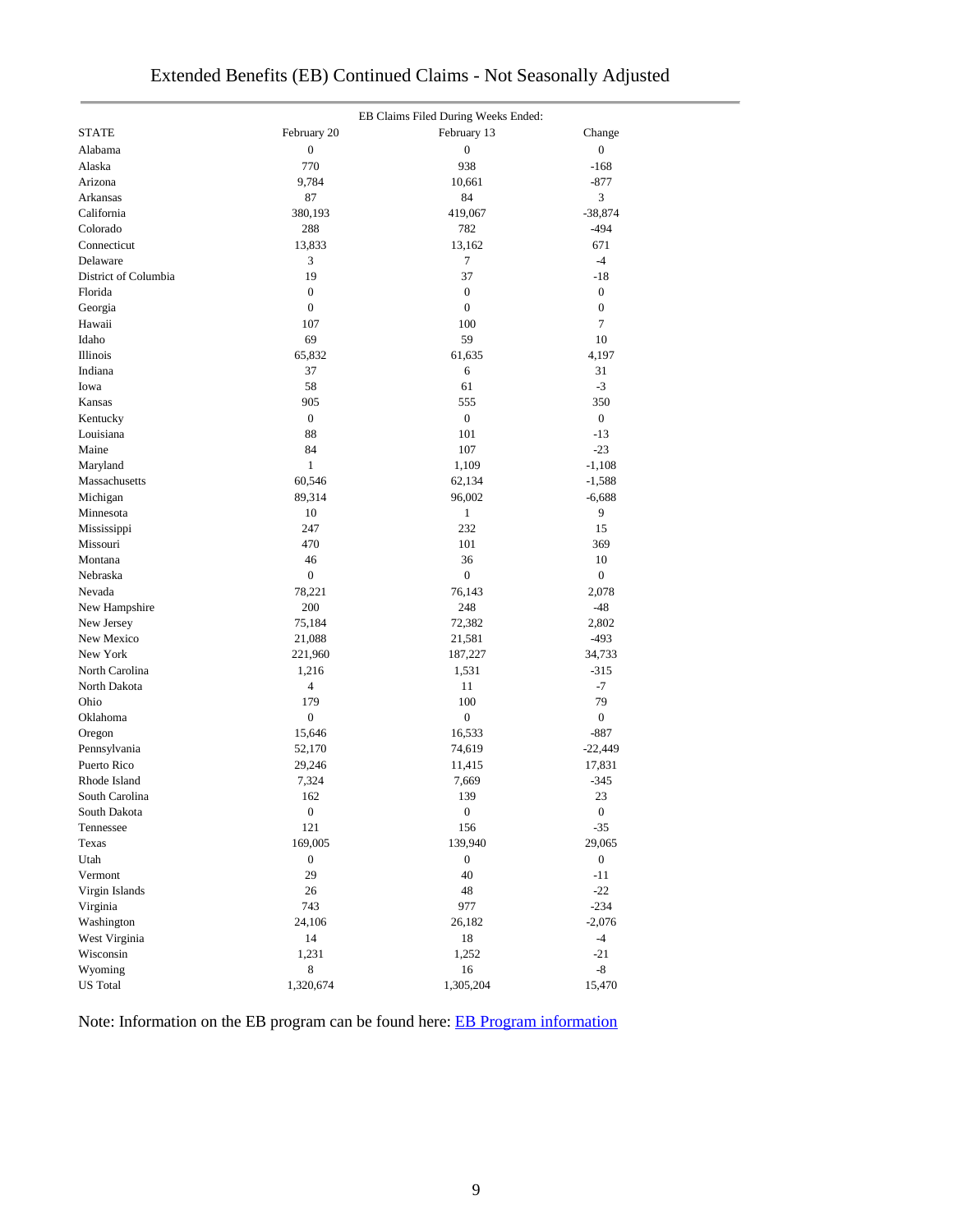#### INITIAL CLAIMS FILED DURING WEEK ENDED FEBRUARY 27

INSURED UNEMPLOYMENT FOR WEEK ENDED FEBRUARY 20

|                      |              |                  |                                   |                                    |                  |               |                   |             |                                   |                   |                  | <b>ALL PROGRAMS</b>          |
|----------------------|--------------|------------------|-----------------------------------|------------------------------------|------------------|---------------|-------------------|-------------|-----------------------------------|-------------------|------------------|------------------------------|
|                      |              | LAST             | <b>CHANGE FROM</b><br><b>YEAR</b> |                                    |                  |               |                   | <b>LAST</b> | <b>CHANGE FROM</b><br><b>YEAR</b> |                   |                  | EXCLUDING<br><b>RAILROAD</b> |
| <b>STATE NAME</b>    | <b>STATE</b> | WEEK             | AGO                               | UCFE <sup>1</sup> UCX <sup>1</sup> |                  | STATE         | $(\frac{9}{6})^2$ | <b>WEEK</b> | AGO                               | UCFE <sup>1</sup> | UCX <sup>1</sup> | <b>RETIREMENT</b>            |
| Alabama              | 11,624       | 229              | 10,049                            | 17                                 | 12               | 18,937        | 1.0               | 2,313       | 4,216                             | 89                | 31               | 19,057                       |
| Alaska               | 3,781        | $-213$           | 2,907                             | 10                                 | $\mathbf{2}$     | 17,466        | 5.9               | 488         | 8,528                             | 277               | 29               | 17,772                       |
| Arizona              | 4,091        | $-17$            | 1,005                             | 11                                 | 3                | 62,964        | 2.2               | $-1,849$    | 44,827                            | 288               | 136              | 63,388                       |
| Arkansas             | 6,064        | 4,175            | 4,646                             | 5                                  | $\mathfrak{2}$   | 27,675        | 2.4               | 8,697       | 15,431                            | 162               | 44               | 27,881                       |
| California           | 88,978       | $-1,487$         | 47,300                            | 261                                | 101              | 765,925       | 4.5               | $-26,195$   | 395,937                           | 4,482             | 1,584            | 771,991                      |
| Colorado             | 13,072       | $-1,930$         | 11,391                            | 1                                  | 3                | 75,534        | 2.9               | 3,583       | 53,125                            | 259               | 177              | 75,970                       |
| Connecticut          | 5,780        | $-972$           | 2,937                             | 18                                 | 10               | 85,369        | 5.4               | 7,650       | 43,201                            | 313               | 76               | 85,758                       |
| Delaware             | 1,806        | 73               | 1,282                             | 4                                  | $\overline{4}$   | 13,969        | 3.1               | 640         | 7,227                             | 59                | 41               | 14,069                       |
| District of Columbia | 1,036        | 65               | 584                               | 51                                 | $\mathbf{0}$     | 20,609        | 3.7               | $-50$       | 13,589                            | 855               | 10               | 21,474                       |
| Florida              | 19,020       | 390              | 14,167                            | 48                                 | 74               | 156,495       | 1.8               | $-5,386$    | 123,074                           | 464               | 341              | 157,300                      |
| Georgia              | 28,387       | 2,940            | 22,849                            | 84                                 | 37               | 146,180       | 3.4               | 10,117      | 119,222                           | 647               | 327              | 147,154                      |
| Hawaii               | 2,668        | $-178$           | 1,619                             | 10                                 | 6                | 21,123        | 3.6               | 533         | 15,172                            | 188               | 91               | 21,402                       |
| Idaho                | 5,013        | $-1,097$         | 4,015                             | 16                                 | $\mathbf{2}$     | 15,307        | 2.1               | $-56$       | 4,720                             | 340               | 12               | 15,659                       |
| Illinois             | 68,111       | $-272$           | 59,131                            | 13                                 | 11               | 260,091       | 4.5               | $-8,831$    | 127,968                           | 768               | 220              | 261,079                      |
| Indiana              | 10,081       | 346              | 7,805                             | 28                                 | 9                | 72,770        | 2.5               | $-898$      | 49,776                            | 256               | 126              | 73,152                       |
| Iowa                 | 4,216        | $-976$           | 1,976                             | 6                                  | $\overline{4}$   | 48,389        | 3.2               | $-369$      | 17,873                            | 125               | 35               | 48,549                       |
| Kansas               | 3,560        | $-852$           | 2,043                             | $\boldsymbol{0}$                   | $\boldsymbol{0}$ | 15,520        | 1.2               | $-14,168$   | 4,015                             | 44                | 14               | 15,578                       |
| Kentucky             | 13,857       | $-282$           | 11,634                            | 2                                  | 3                | 38,708        | 2.1               | $-3,093$    | 14,975                            | 74                | 129              | 38,911                       |
| Louisiana            | 6,981        | 534              | 5,472                             | 12                                 | 10               | 53,212        | 2.9               | 491         | 37,923                            | 102               | 20               | 53,334                       |
| Maine                | 1,677        | $-521$           | 815                               | 3                                  | $\boldsymbol{0}$ | 17,239        | 2.9               | 103         | 8,232                             | 63                | 16               | 17,318                       |
| Maryland             | 7,879        | $-541$           | 5,253                             | 16                                 | $\sqrt{2}$       | 62,508        | 2.6               | $-945$      | 34,096                            | 313               | 45               | 62,866                       |
| Massachusetts        | 14,770       | $-1,548$         | 9,905                             | 21                                 | 8                | 174,019       | 5.1               | 17,491      | 90,799                            | 393               | 104              | 174,516                      |
| Michigan             | 11,497       | $-2,879$         | 6,078                             | 1                                  | $\boldsymbol{0}$ | 178,216       | 4.3               | 9,387       | 99,646                            | 249               | 76               | 178,541                      |
| Minnesota            | 8,806        | $-2,003$         | 5,396                             | 11                                 | 8                | 111,807       | 4.0               | $-5,652$    | 50,111                            | 209               | 90               | 112,106                      |
| Mississippi          | 17,952       | 8,324            | 17,208                            | 7                                  | $\sqrt{2}$       | 47,365        | 4.4               | 19,684      | 39,523                            | 152               | 24               | 47,541                       |
| Missouri             | 9,288        | $-9,878$         | 6,556                             | 6                                  | $\mathbf{1}$     | 69,683        | 2.6               | 10,387      | 42,734                            | 141               | 25               | 69,849                       |
| Montana              | 1,433        | $-186$           | 738                               | 37                                 | $\mathbf{1}$     | 16,841        | 3.7               | $-427$      | 5,545                             | 570               | 19               | 17,430                       |
| Nebraska             | 1,718        | $-255$           | 1,216                             | 1                                  | $\boldsymbol{0}$ | 15,735        | 1.6               | 95          | 9,449                             | 23                | 10               | 15,768                       |
| Nevada               | 9,208        | 1,699            | 6,884                             | 4                                  | 6                | 72,547        | 5.5               | 913         | 52,503                            | 186               | 110              | 72,843                       |
| New Hampshire        | 2,447        | $-486$           | 1,553                             | 5                                  | 3                | 25,207        | 4.0               | $-391$      | 21,159                            | 39                | 5                | 25,251                       |
| New Jersey           | 10,385       | $-383$           | 2,612                             | 17                                 | 9                | 132,451       | 3.4               | 532         | 21,549                            | 473               | 229              | 133,153                      |
| New Mexico           | 3,150        | 7                | 2,469                             | 2                                  | $\mathbf{1}$     | 34,974        | 4.4               | $-1,052$    | 24,935                            | 440               | 71               | 35,485                       |
| New York             | 60,130       | 12,316           | 28,922                            | 37                                 | 25               | 443,907       | 4.9               | 5,568       | 261,216                           | 399               | 430              | 444,736                      |
| North Carolina       | 7,971        | $-503$           | 6,204                             | 24                                 | 40               | 63,209        | 1.5               | $-3,012$    | 42,021                            | 256               | 247              | 63,712                       |
| North Dakota         | 638          | $-220$           | 275                               | 4                                  | $\mathbf{1}$     | 9,762         | 2.4               | -111        | 2,967                             | 13                | 8                | 9,783                        |
| Ohio                 | 120,506      | 18,644           | 110,590                           | 17                                 | 26               | 192,240       | 3.6               | 453         | 121,585                           | 295               | 200              | 192,735                      |
| Oklahoma             | 7,193        | 1,212            | 5,735                             | 9                                  | $\overline{4}$   | 35,394        | 2.3               | 276         | 18,465                            | 143               | 50               | 35,587                       |
| Oregon               | 8,165        | 719              | 4,229                             | 38                                 | 14               | 72,949        | 3.9               | 2,140       | 42,784                            | 1,000             | 117              | 74,066                       |
| Pennsylvania         | 24,106       | $-945$           | 12,061                            | 120                                | 35               | 308,232       | 6.2               | $-7,822$    | 173,137                           | 1,199             | 383              | 309,814                      |
| Puerto Rico          | 1,279        | $\overline{4}$   | $-17$                             | $\mathbf{1}$                       | $\boldsymbol{0}$ | 32,678        | 3.9               | 3,751       | 13,198                            | 434               | 64               | 33,176                       |
| Rhode Island         | 5,787        | $-2,473$         | 4,913                             | $\mathbf{1}$                       | 1                | 22,155        | 4.9               | $-998$      | 9,771                             | 90                | 22               | 22,267                       |
| South Carolina       | 3,903        | 378              | 1,926                             | 6                                  | 8                | 43,518        | 2.1               | 844         | 27,739                            | 46                | 74               | 43,638                       |
| South Dakota         | 441          | $-55$            | 282                               | 4                                  | $\boldsymbol{0}$ | 5,966         | 1.4               | 467         | 2,850                             | 96                | $\sqrt{2}$       | 6,064                        |
| Tennessee            | 10,778       | $-1,805$         | 8,764                             | 14                                 | 9                | 58,673        | 1.8               | 7,529       | 38,260                            | 94                | 57               | 58,824                       |
| Texas                | 56,298       | 19,897           | 43,606                            | 312                                | 199              | 318,548       | 2.6               | $-7,740$    | 185,301                           | 1,004             | 1,694            | 321,246                      |
| Utah                 | 2,222        | $-305$           | 1,337                             | 16                                 | 3                | 15,885        | 1.1               | $-169$      | 4,434                             | 216               | 24               | 16,125                       |
| Vermont              | 1,003        | 226              | 140                               | 1                                  | $\boldsymbol{0}$ | 12,087        | 4.2               | $-208$      | 7,048                             | 24                | $\boldsymbol{0}$ | 12,111                       |
| Virgin Islands       | 131          | $\boldsymbol{0}$ | 94                                | $\boldsymbol{0}$                   | $\boldsymbol{0}$ | 1,740         | 4.7               | $-60$       | 1,178                             | $\boldsymbol{0}$  | $\boldsymbol{0}$ | 1,740                        |
| Virginia             | 12,155       | 211              | 8,888                             | 7                                  | 3                | 63,998        | 1.7               | $-577$      | 41,795                            | 312               | 229              | 64,539                       |
| Washington           | 13,502       | $-1,129$         | 7,732                             | 17                                 | 24               | 139,141       | 4.2               | $-2,835$    | 80,555                            | 723               | 559              | 140,423                      |
| West Virginia        | 7,793        | 4,998            | 6,685                             | 4                                  | $\mathbf{1}$     | 23,519        | 3.7               | 2,323       | 6,722                             | 222               | 30               | 23,771                       |
| Wisconsin            | 13,310       | $-2,940$         | 7,652                             | 16                                 | $\mathbf{1}$     | 104,274       | 3.8               | $-3,942$    | 60,700                            | 226               | 79               | 104,579                      |
| Wyoming              | 981          | 13               | 510                               | 8                                  | $\boldsymbol{0}$ | 5,638         | 2.2               | 50          | 2,095                             | 102               | $\overline{4}$   | 5,744                        |
| Totals               | 756,628      | 40,069           | 540,023                           | 1,384                              | 728              | 4,848,348 3.4 |                   | 19,669      | 2,744,901                         | 19,937 8,540      |                  | 4,876,825                    |

Figures appearing in columns showing over-the-week changes reflect all revisions in data for prior week submitted by state agencies.

1. The Unemployment Compensation program for Federal Employees (UCFE) and the Unemployment Compensation for Ex-servicemembers (UCX) exclude claims filed jointly under other programs to avoid duplication.

2. Rate is not seasonally adjusted. The source of U.S. total covered employment is BLS.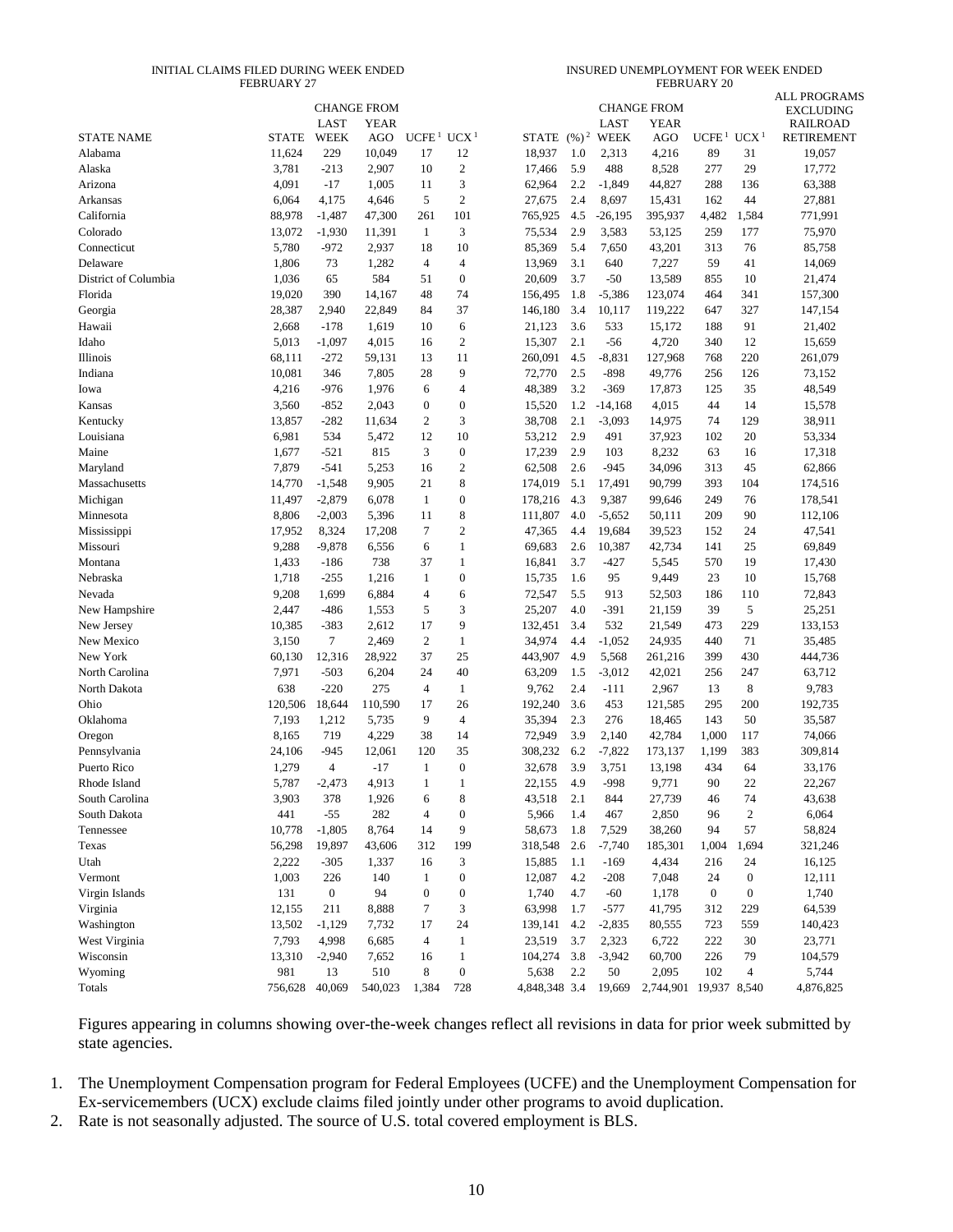### STATES WITH AN INCREASE OF MORE THAN 1,000

| <b>State</b> | <b>Change</b> | <b>State Supplied Comment</b>                                                                                                                      |
|--------------|---------------|----------------------------------------------------------------------------------------------------------------------------------------------------|
| TX.          | $+19,897$     | Layoffs in the manufacturing, accommodation and food services, transportation and<br>warehousing, and healthcare and social assistance industries. |
| OH           | $+18,644$     | No comment.                                                                                                                                        |
| <b>NY</b>    | $+12,316$     | Layoffs in the transportation and warehousing, accommodation and food services, and<br>educational services industries.                            |
| <b>MS</b>    | $+8,324$      | No comment.                                                                                                                                        |
| <b>WV</b>    | $+4,998$      | Layoffs in the information and management of companies and enterprises industries.                                                                 |
| AR           | $+4,175$      | No comment.                                                                                                                                        |
| <b>GA</b>    | $+2.940$      | Layoffs in the manufacturing and retail trade industries.                                                                                          |
| <b>NV</b>    | $+1,699$      | No comment.                                                                                                                                        |
| OK           | $+1.212$      | No comment.                                                                                                                                        |

### STATES WITH A DECREASE OF MORE THAN 1,000

| <b>State</b> | <b>Change</b> | <b>State Supplied Comment</b>                                                                   |
|--------------|---------------|-------------------------------------------------------------------------------------------------|
| MO.          | -9,878        | Fewer layoffs in the manufacturing, construction and transportation and warehousing industries. |
| WI           | $-2,940$      | Fewer layoffs in the construction and manufacturing industries.                                 |
| MI           | $-2,879$      | Fewer layoffs in the wholesale trade industry.                                                  |
| RI.          | $-2,473$      | No comment.                                                                                     |
| <b>MN</b>    | $-2,003$      | No comment.                                                                                     |
| CO           | $-1,930$      | No comment.                                                                                     |
| <b>TN</b>    | $-1.805$      | No comment.                                                                                     |
| MA           | $-1,548$      | No comment.                                                                                     |
| <b>CA</b>    | $-1,487$      | No comment.                                                                                     |
| <b>WA</b>    | $-1,129$      | No comment.                                                                                     |
| ID           | $-1.097$      | No comment.                                                                                     |